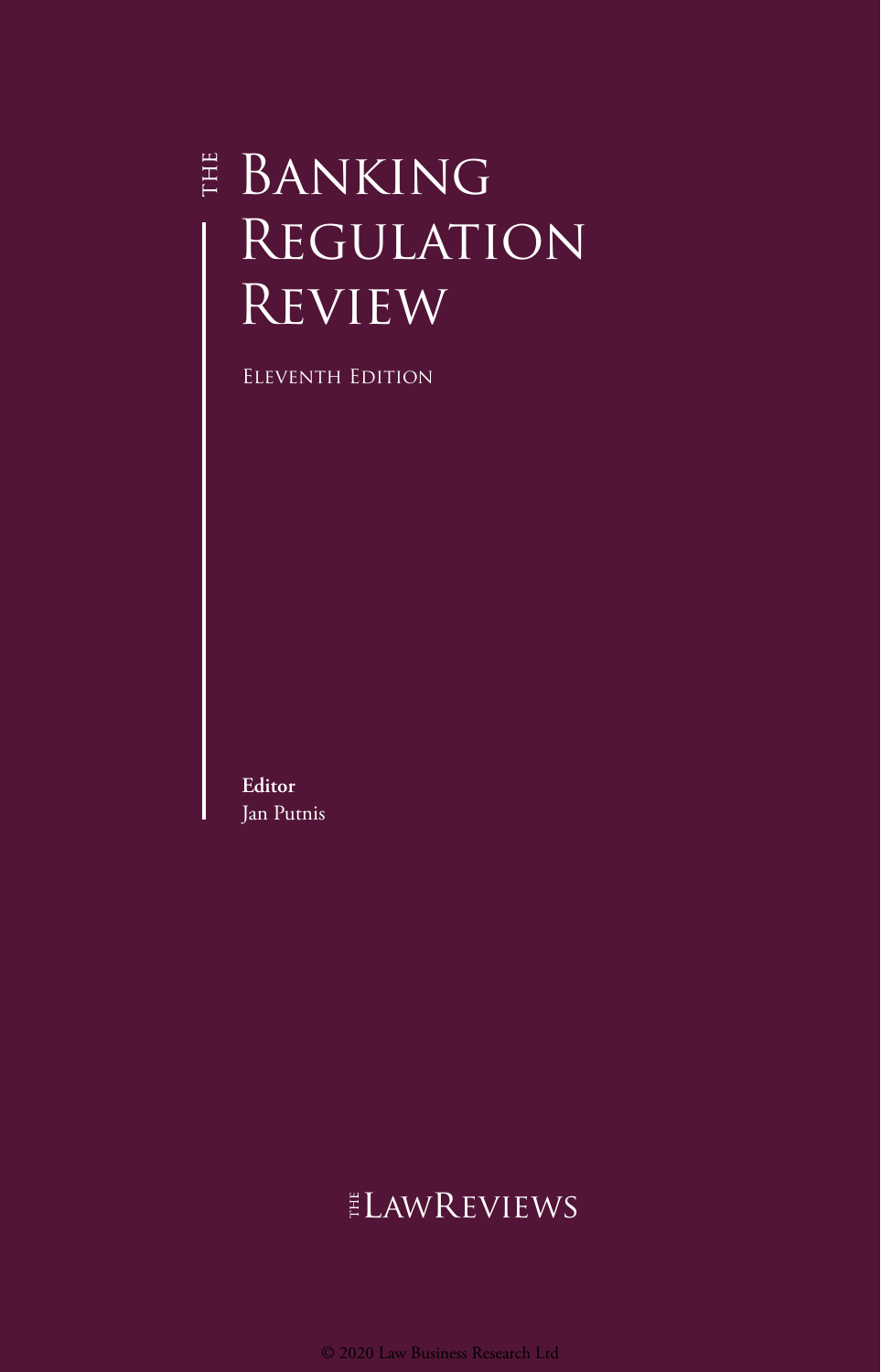# **E BANKING** Regulation Review

Eleventh Edition

Reproduced with permission from Law Business Research Ltd This article was first published in May 2020 For further information please contact Nick.Barette@thelawreviews.co.uk

**Editor** Jan Putnis

# ELAWREVIEWS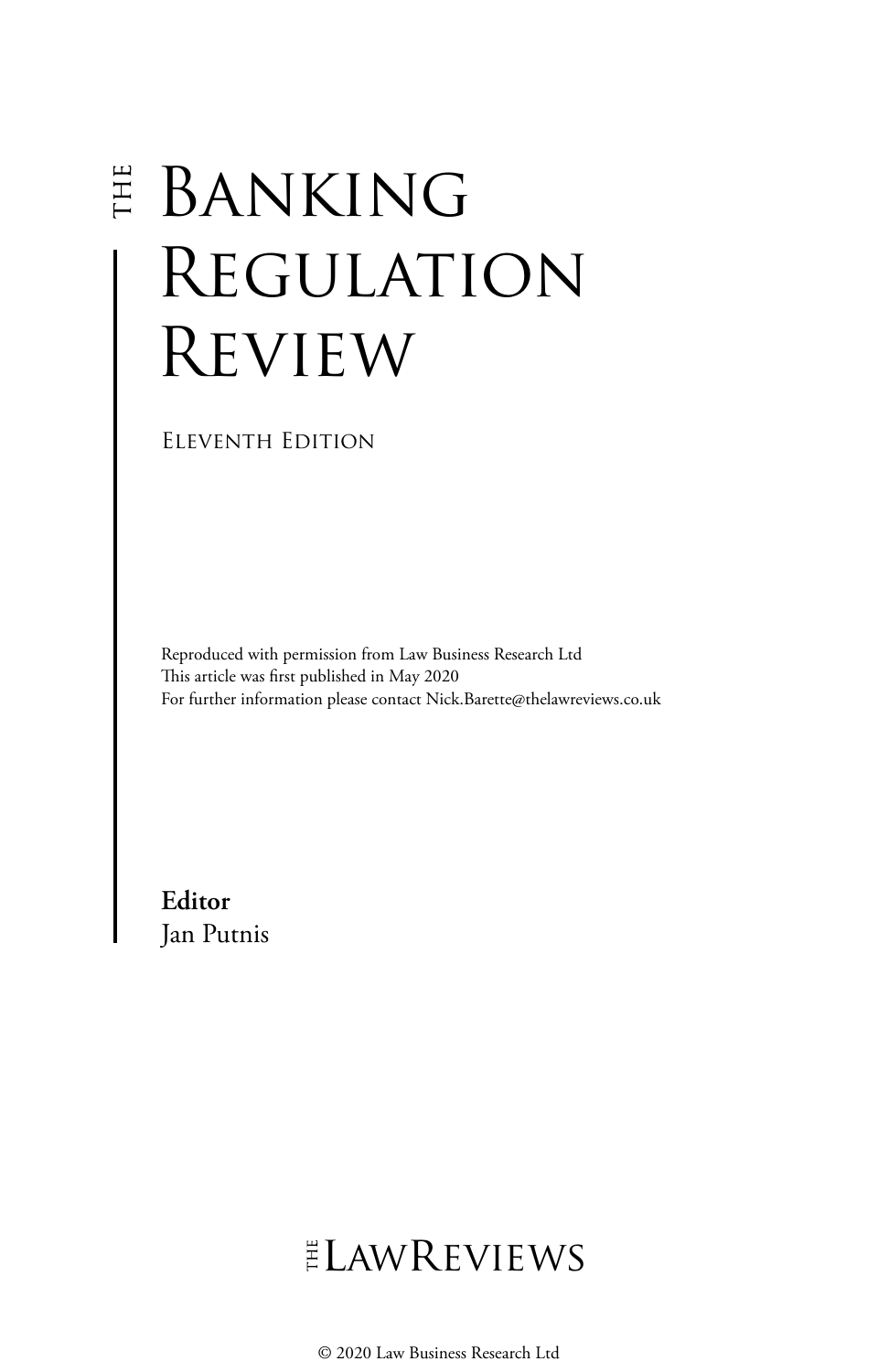#### PUBLISHER Tom Barnes

#### SENIOR BUSINESS DEVELOPMENT MANAGER Nick Barette

BUSINESS DEVELOPMENT MANAGER Joel Woods

SENIOR ACCOUNT MANAGERS Pere Aspinall, Jack Bagnall

ACCOUNT MANAGERS Olivia Budd, Katie Hodgetts, Reece Whelan

PRODUCT MARKETING EXECUTIVE Rebecca Mogridge

> RESEARCH LEAD Kieran Hansen

EDITORIAL COORDINATOR Tommy Lawson

PRODUCTION AND OPERATIONS DIRECTOR Adam Myers

> PRODUCTION EDITOR Katrina McKenzie

> > SUBEDITOR Hilary Scott

CHIEF EXECUTIVE OFFICER Nick Brailey

Published in the United Kingdom by Law Business Research Ltd, London Meridian House, 34–35 Farringdon Street, London, EC4A 4HL, UK © 2020 Law Business Research Ltd www.TheLawReviews.co.uk

No photocopying: copyright licences do not apply. The information provided in this publication is general and may not apply in a specific situation, nor does it necessarily represent the views of authors' firms or their clients. Legal advice should always be sought before taking any legal action based on the information provided. The publishers accept no responsibility for any acts or omissions contained herein. Although the information provided was accurate as at April 2020, be advised that this is a developing area. Enquiries concerning reproduction should be sent to Law Business Research, at the address above. Enquiries concerning editorial content should be directed to the Publisher – tom.barnes@lbresearch.com

ISBN 978-1-83862-437-8

Printed in Great Britain by Encompass Print Solutions, Derbyshire Tel: 0844 2480 112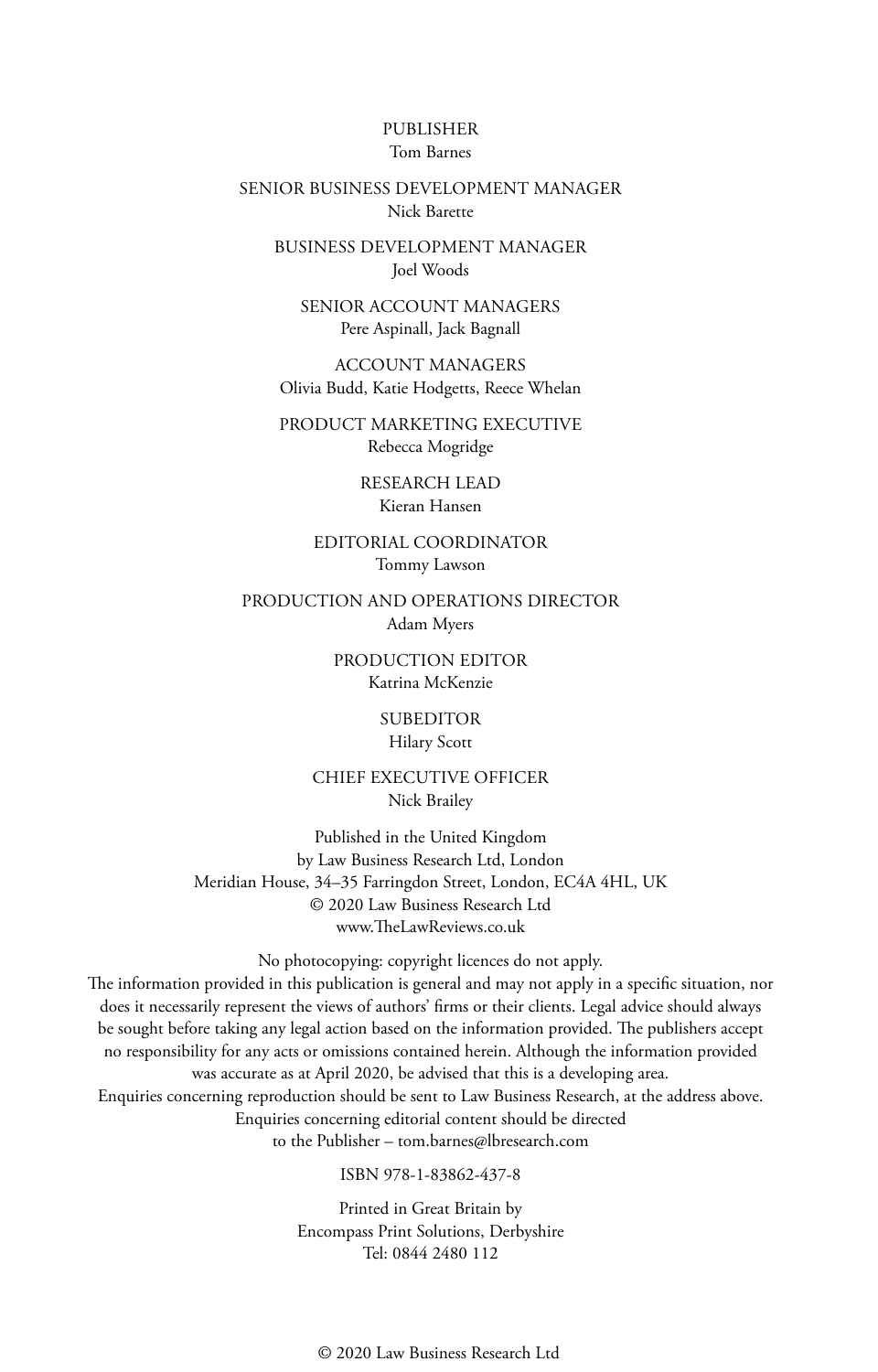# ACKNOWLEDGEMENTS

The publisher acknowledges and thanks the following for their assistance throughout the preparation of this book:

ADNAN SUNDRA & LOW

#### ADVOCATUR SEEGER, FRICK & PARTNER AG

ADVOKATFIRMAET BAHR AS

ADVOKATFIRMAN VINGE

AFRIDI & ANGELL

ALFA MONACO

ALLEN & GLEDHILL LLP

ANDERSON MŌRI & TOMOTSUNE

ARTHUR COX

BANWO & IGHODALO

BECCAR VARELA

BONELLIEREDE

BREDIN PRAT

BUN & ASSOCIATES

CASTRÉN & SNELLMAN ATTORNEYS LTD

#### CHANCERY CHAMBERS

CRÉDIT AGRICOLE CORPORATE & INVESTMENT BANK (CHINA) LIMITED

DAVIS POLK & WARDWELL LLP

DE BRAUW BLACKSTONE WESTBROEK

#### GORRISSEN FEDERSPIEL

HENGELER MUELLER PARTNERSCHAFT VON RECHTSANWÄLTEN MBB

#### HOGAN LOVELLS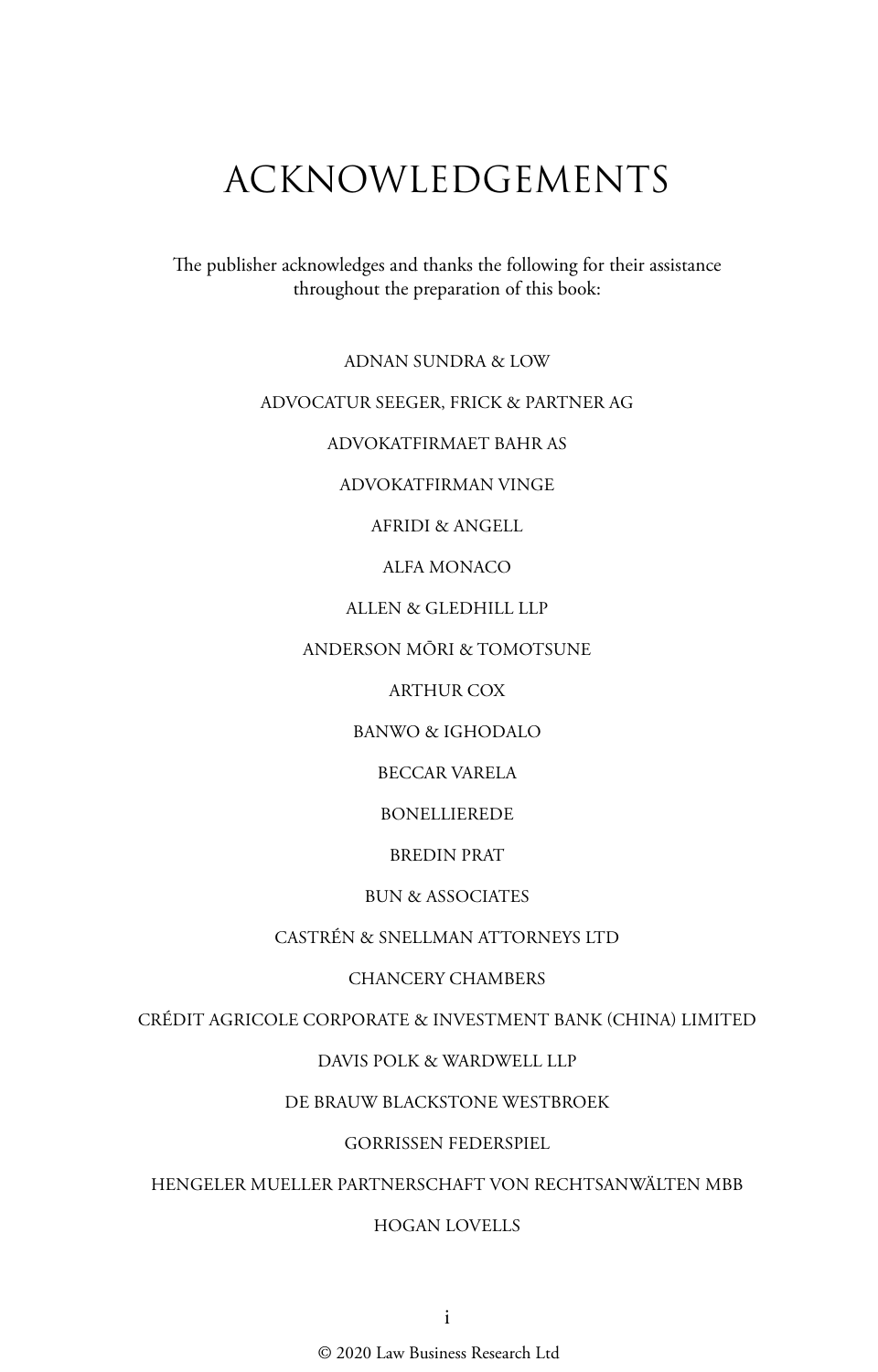#### LEE AND LI, ATTORNEYS-AT-LAW

#### LENZ & STAEHELIN

#### MC JURIST ATTORNEYS-AT-LAW

#### MORALES & JUSTINIANO

#### NAUTADUTILH

#### NOUR & PARTNERS IN ASSOCIATION WITH AL TAMIMI & COMPANY

#### PINHEIRO NETO ADVOGADOS

#### PIPER ALDERMAN

#### RUSSELL MCVEAGH

#### SAMVAD: PARTNERS

#### SLAUGHTER AND MAY

#### URÍA MENÉNDEZ

#### WERKSMANS ATTORNEYS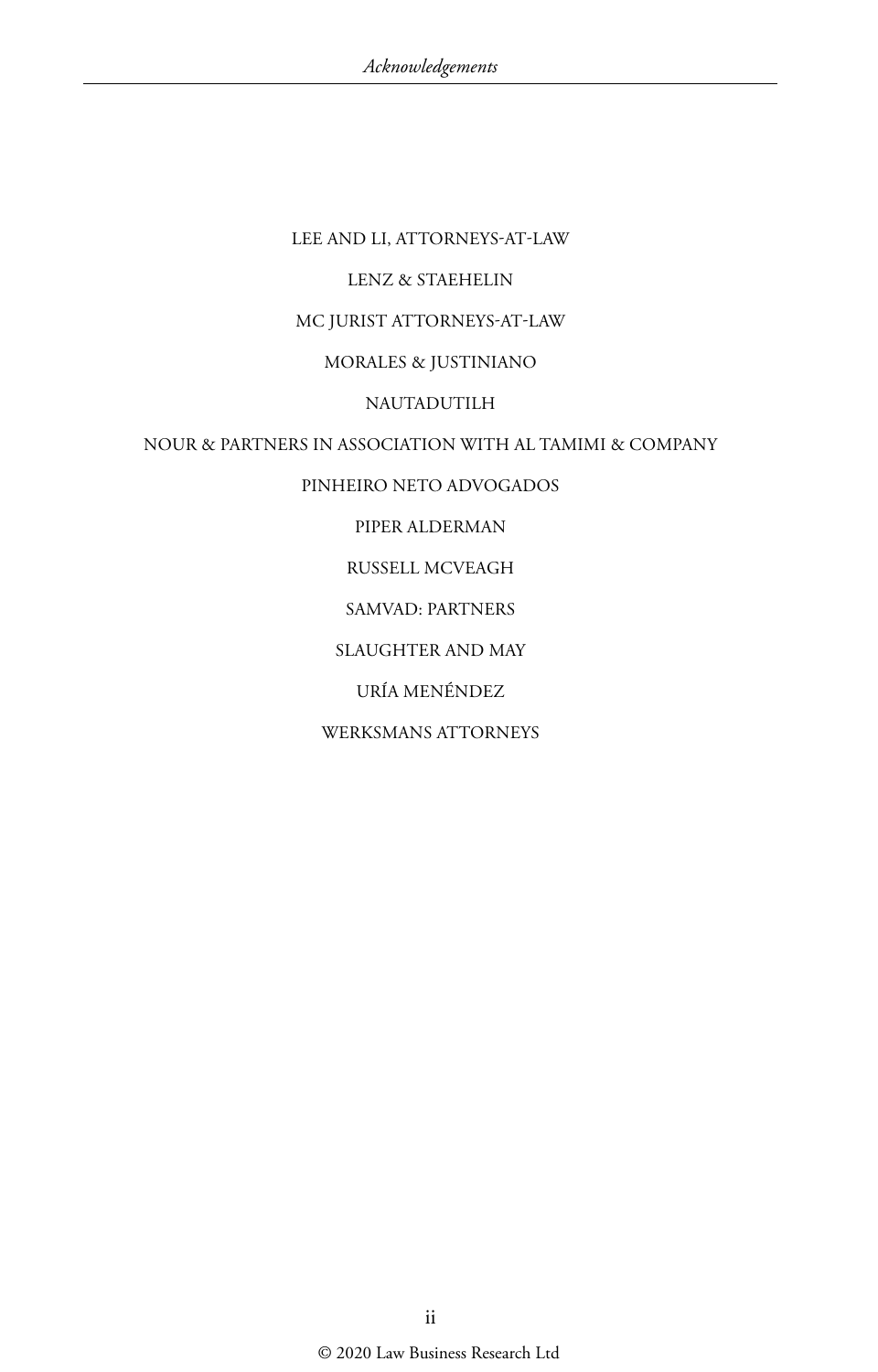# CONTENTS

| Jan Putnis |                                                                                    |  |
|------------|------------------------------------------------------------------------------------|--|
| Chapter 1  |                                                                                    |  |
|            | Jan Putnis and Tolek Petch                                                         |  |
| Chapter 2  |                                                                                    |  |
|            | Nuno de Miranda Catanas and Laura Maia Lucena                                      |  |
| Chapter 3  |                                                                                    |  |
|            | Pablo José Torretta and Ivana Inés Grossi                                          |  |
| Chapter 4  |                                                                                    |  |
|            | Andrea Beatty, Gabor Papdi, Chelsea Payne and Chloe Kim                            |  |
| Chapter 5  |                                                                                    |  |
|            | Sir Trevor Carmichael QC                                                           |  |
| Chapter 6  |                                                                                    |  |
|            | Anne Fontaine and Pierre De Pauw                                                   |  |
| Chapter 7  |                                                                                    |  |
|            | Tiago A D Themudo Lessa, Rafael José Lopes Gaspar, Gustavo Ferrari Chauffaille and |  |
|            | Vittoria Cervantes de Simoni                                                       |  |
| Chapter 8  |                                                                                    |  |
|            | Bun Youdy                                                                          |  |
| Chapter 9  |                                                                                    |  |
|            | Shengzhe Wang and Fugui Tan                                                        |  |
| Chapter 10 |                                                                                    |  |
|            | Morten Nybom Bethe                                                                 |  |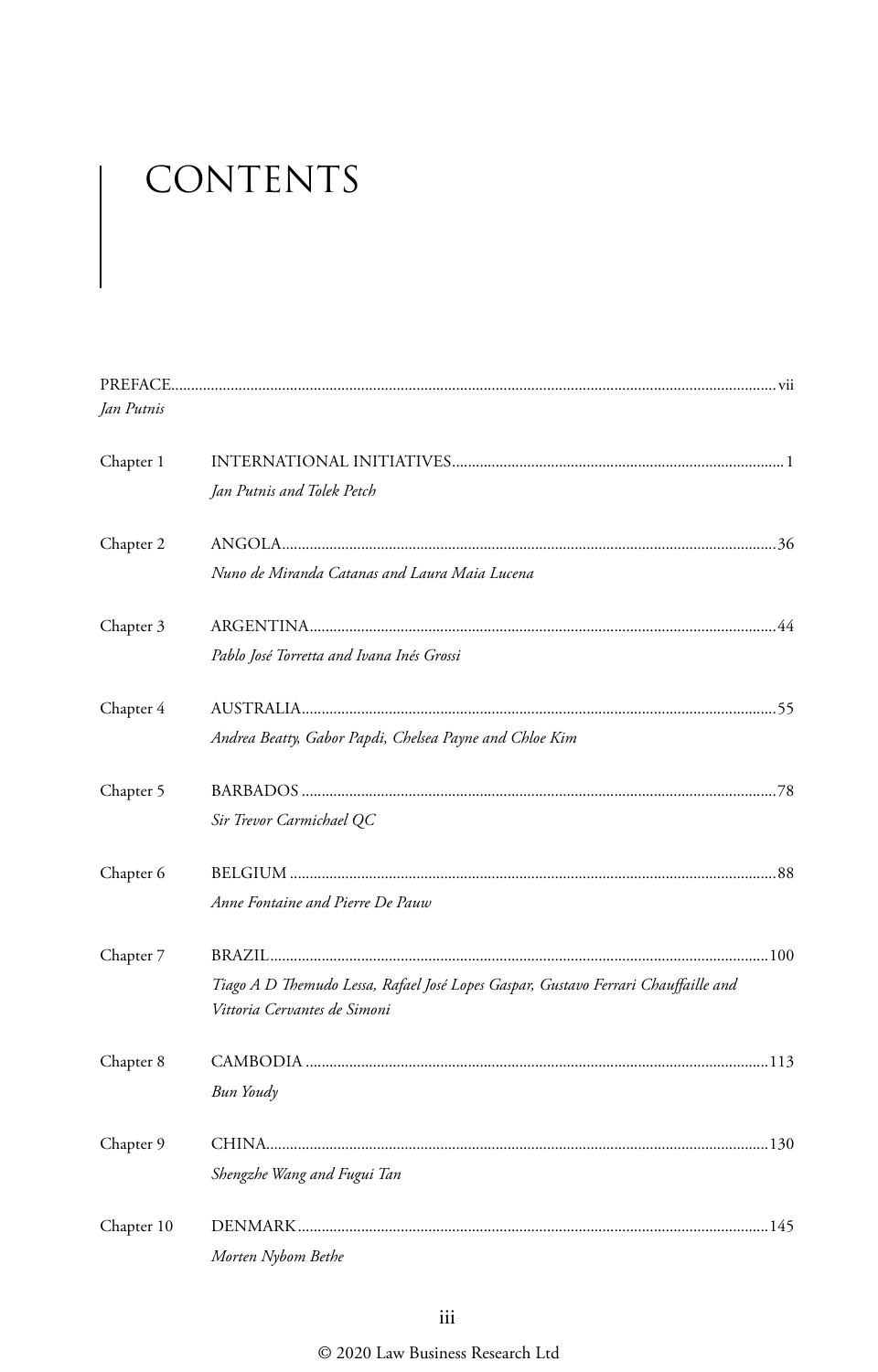| Chapter 11 |                                                                              |  |
|------------|------------------------------------------------------------------------------|--|
|            | Hossam Gramon and Karima Seyam                                               |  |
| Chapter 12 |                                                                              |  |
|            | Jan Putnis, Tamara Raoufi and Jennyfer Moreau                                |  |
| Chapter 13 |                                                                              |  |
|            | Janne Lauha, Hannu Huotilainen, Viola Valtanen and Julian Lagus              |  |
| Chapter 14 |                                                                              |  |
|            | Didier Martin, Samuel Pariente, Jessica Chartier, Béna Mara and Gaël Rivière |  |
| Chapter 15 |                                                                              |  |
|            | Sven H Schneider and Jan L Steffen                                           |  |
| Chapter 16 |                                                                              |  |
|            | Peter Lake                                                                   |  |
| Chapter 17 |                                                                              |  |
|            | Vineetha M G, Aparna Ravi and Sitara Pillai                                  |  |
| Chapter 18 |                                                                              |  |
|            | Robert Cain and Sarah Lee                                                    |  |
| Chapter 19 |                                                                              |  |
|            | Giuseppe Rumi and Giulio Vece                                                |  |
| Chapter 20 |                                                                              |  |
|            | Hirohito Akagami and Yuhei Watanabe                                          |  |
| Chapter 21 |                                                                              |  |
|            | Mario Frick and Nils Vogt                                                    |  |
| Chapter 22 |                                                                              |  |
|            | Rodney Gerard D'Cruz                                                         |  |
| Chapter 23 |                                                                              |  |
|            | Federico De Noriega Olea and Juan Enrique Lizardi Becerra                    |  |
| Chapter 24 |                                                                              |  |
|            | Mireille Chauvet                                                             |  |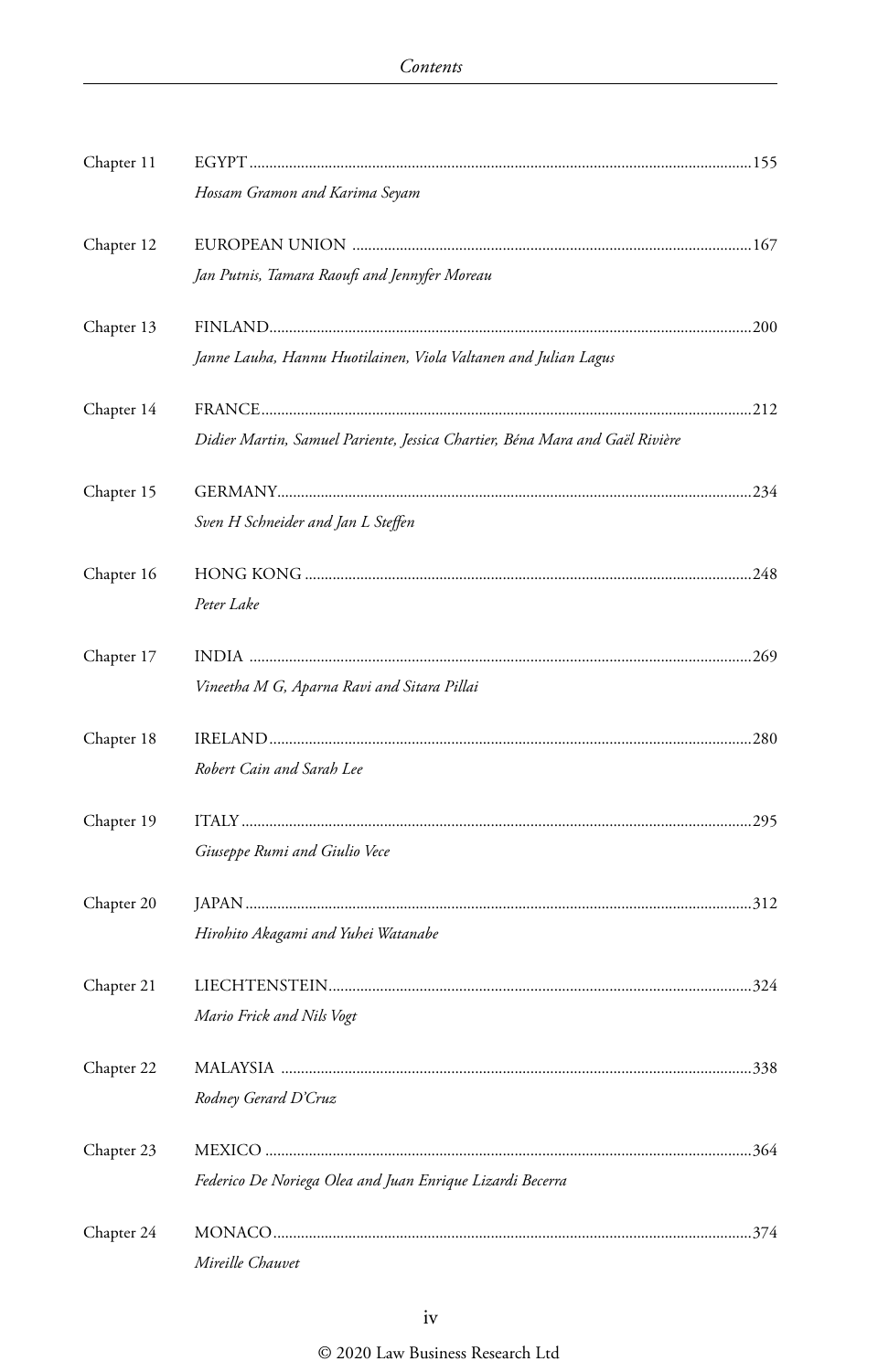| Chapter 25 |                                                                                                  |  |
|------------|--------------------------------------------------------------------------------------------------|--|
|            | Mariken van Loopik and Maurits ter Haar                                                          |  |
| Chapter 26 |                                                                                                  |  |
|            | Guy Lethbridge and Debbie Booth                                                                  |  |
| Chapter 27 |                                                                                                  |  |
|            | Ibrahim Hassan, Oluwatobi Pearce, Basirat Raheem and Ezomime Onimiya                             |  |
| Chapter 28 |                                                                                                  |  |
|            | Richard Sjøqvist, Markus Nilssen and Steffen Rogstad                                             |  |
| Chapter 29 |                                                                                                  |  |
|            | Rafael A Morales                                                                                 |  |
| Chapter 30 |                                                                                                  |  |
|            | Pedro Ferreira Malaquias and Domingos Salgado                                                    |  |
| Chapter 31 |                                                                                                  |  |
|            | Francis Mok                                                                                      |  |
| Chapter 32 |                                                                                                  |  |
|            | Natalie Scott                                                                                    |  |
| Chapter 33 |                                                                                                  |  |
|            | Juan Carlos Machuca and Alfonso Bernar                                                           |  |
| Chapter 34 |                                                                                                  |  |
|            | Fredrik Wilkens and Henrik Schön                                                                 |  |
| Chapter 35 |                                                                                                  |  |
|            | Shelby R du Pasquier, Patrick Hünerwadel, Marcel Tranchet, Maria Chiriaeva and<br>Valérie Menoud |  |
| Chapter 36 |                                                                                                  |  |
|            | James C C Huang and Maggie Huang                                                                 |  |
| Chapter 37 |                                                                                                  |  |
|            | Amjad Ali Khan, Stuart Walker and Adite Aloke                                                    |  |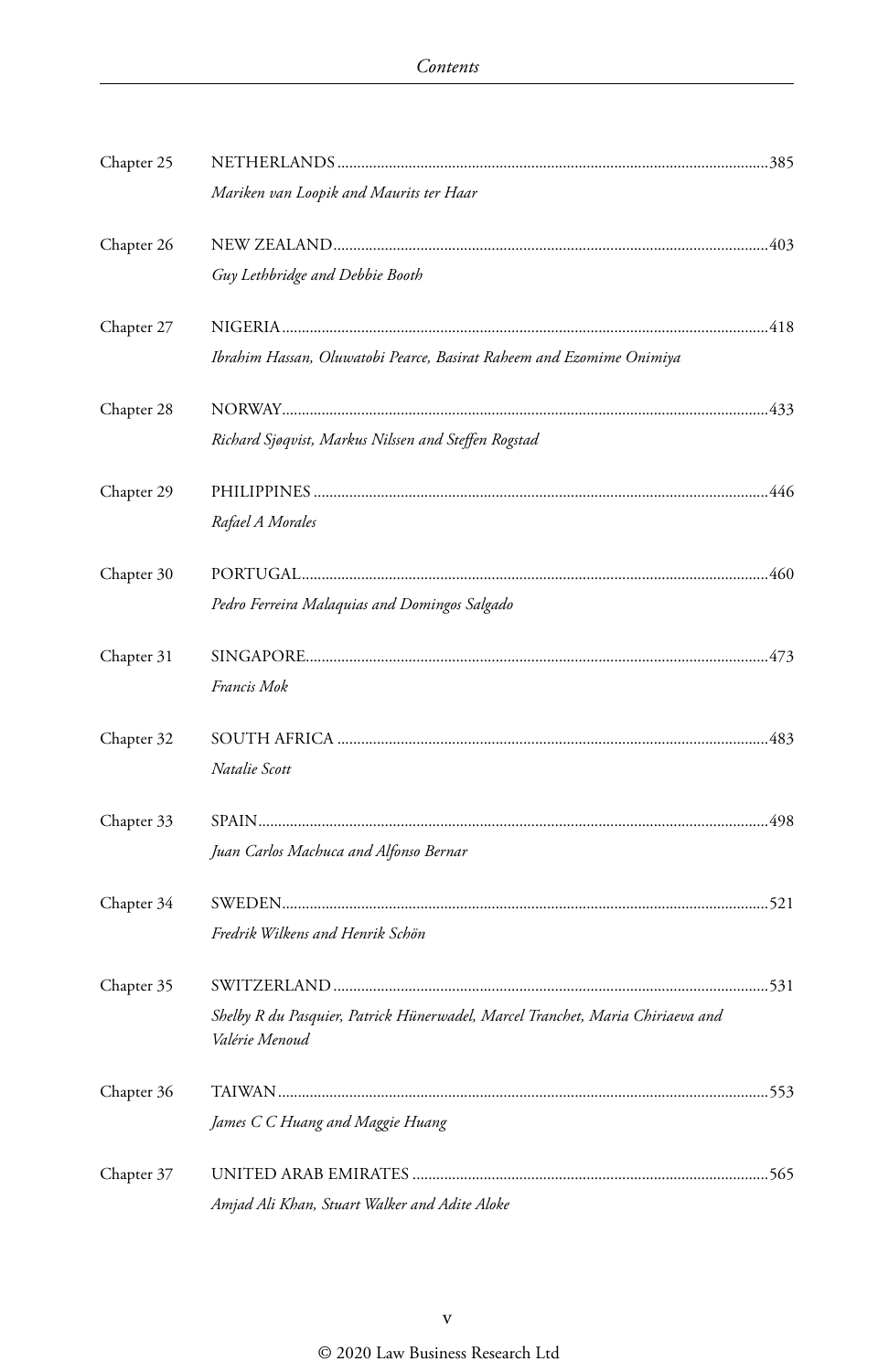| Chapter 38 |                                                     |  |
|------------|-----------------------------------------------------|--|
|            | Jan Putnis, Nick Bonsall and David Shone            |  |
| Chapter 39 | Luigi L De Ghenghi, John W Banes and Karen C Pelzer |  |
| Appendix 1 |                                                     |  |
| Appendix 2 |                                                     |  |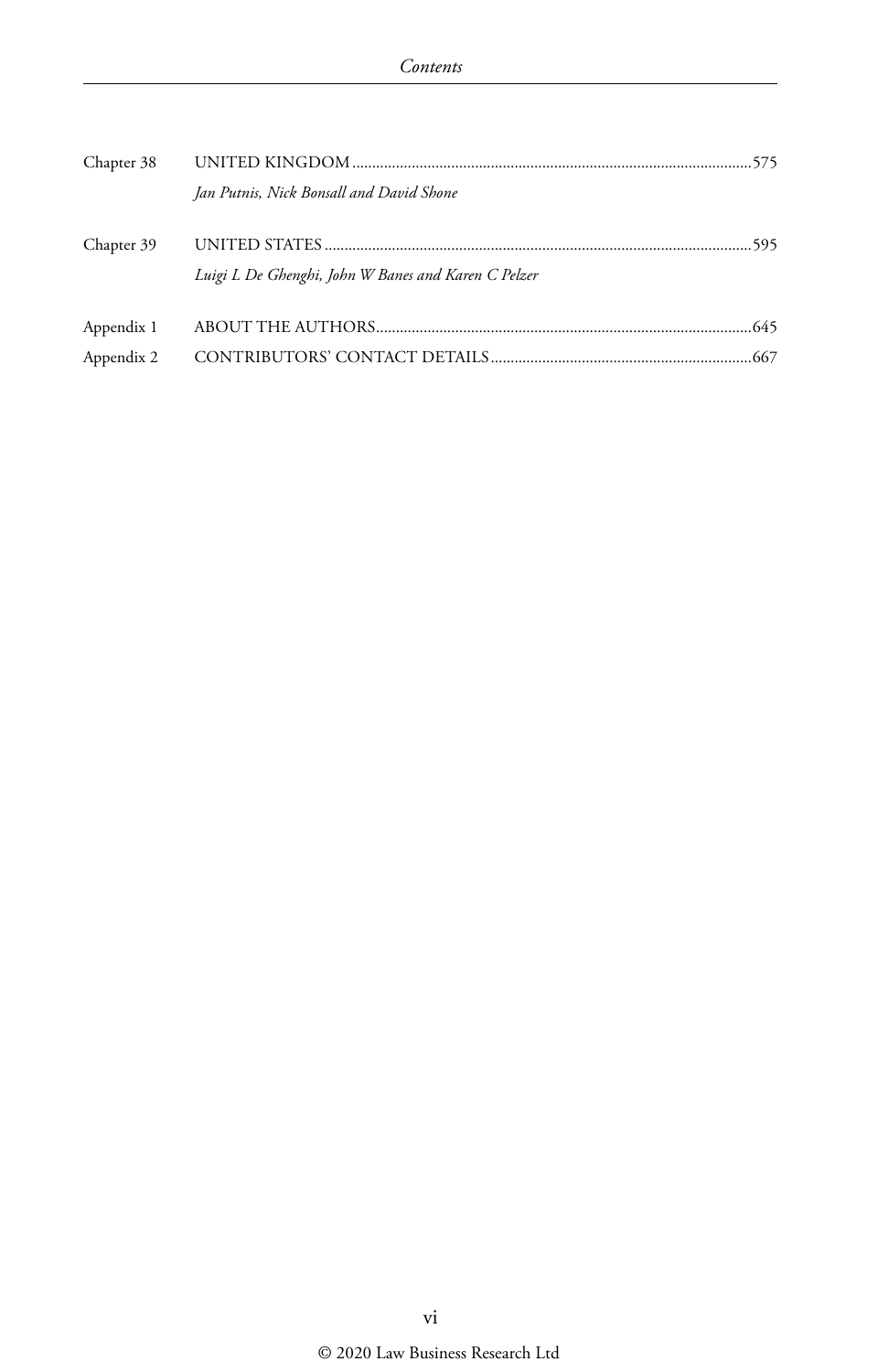# PREFACE

Writing this preface in the depths of the crisis sweeping the world with the spread of covid-19, it is tempting to wonder whether banking regulation will fall down the agenda of priorities for governments when matters of life and death loom. The wave of corporate and individual insolvencies that the crisis has caused means, however, that the way that banks respond to economic crisis has never been as important as it is now, and the law and regulation that controls that response has never before affected the lives of so many people so directly.

The way that governments and regulators handle this crisis in the coming months is likely to make the difference between the success and failure of millions of businesses, and the well-being of hundreds of millions of people. Banking regulation will have a critically important role to play in determining how and when banks can and must help their customers get through this difficult time, and financial regulators must play their part to help facilitate this.

Like much else in the financial world, banking regulation will never be the same again and this crisis is likely to lead to new regulatory initiatives to help banks to support stricken economies and businesses. Regulatory lawyers will also have their part to play in helping banks navigate the immediate crisis and any subsequent reforms.

While operational resilience was already at the heart of many financial regulators' agendas before the crisis, it will now surely feature even more urgently. It is important that reforms and still greater expectations in this area are developed in a joined-up way, recognising the critical need for market participants to work together closely to maximise resilience rather than running their own operational resilience projects in isolation.

Looking forward with hope to a time when the crisis eases, other pressing issues will move back up the agenda for banks, such as their continuing efforts to harness the benefits and avoid the pitfalls of emerging technologies, and the role of the financial sector in helping to address climate change and its consequences. Whatever the outcome of the crisis, it seems certain that there will be many lessons to learn, both for banks and regulators. It is to be hoped that as the crisis evolves, cross-border regulatory cooperation and, where necessary, regulatory deference, will operate effectively and not be inhibited by irrational political considerations.

This edition covers 37 countries and territories in addition to our usual chapters on international initiatives and the European Union. Very special thanks are due to all of the authors who have devoted time to the book this year despite, in many countries, working from home, often in difficult and unexpected conditions amid 'lockdown' arrangements on account of covid-19, without any reliable indication of when those arrangements will come to an end.

Thank you also to the partners and staff of Slaughter and May in London and Hong Kong for continuing to support and contribute to this book, and in particular to Nick Bonsall,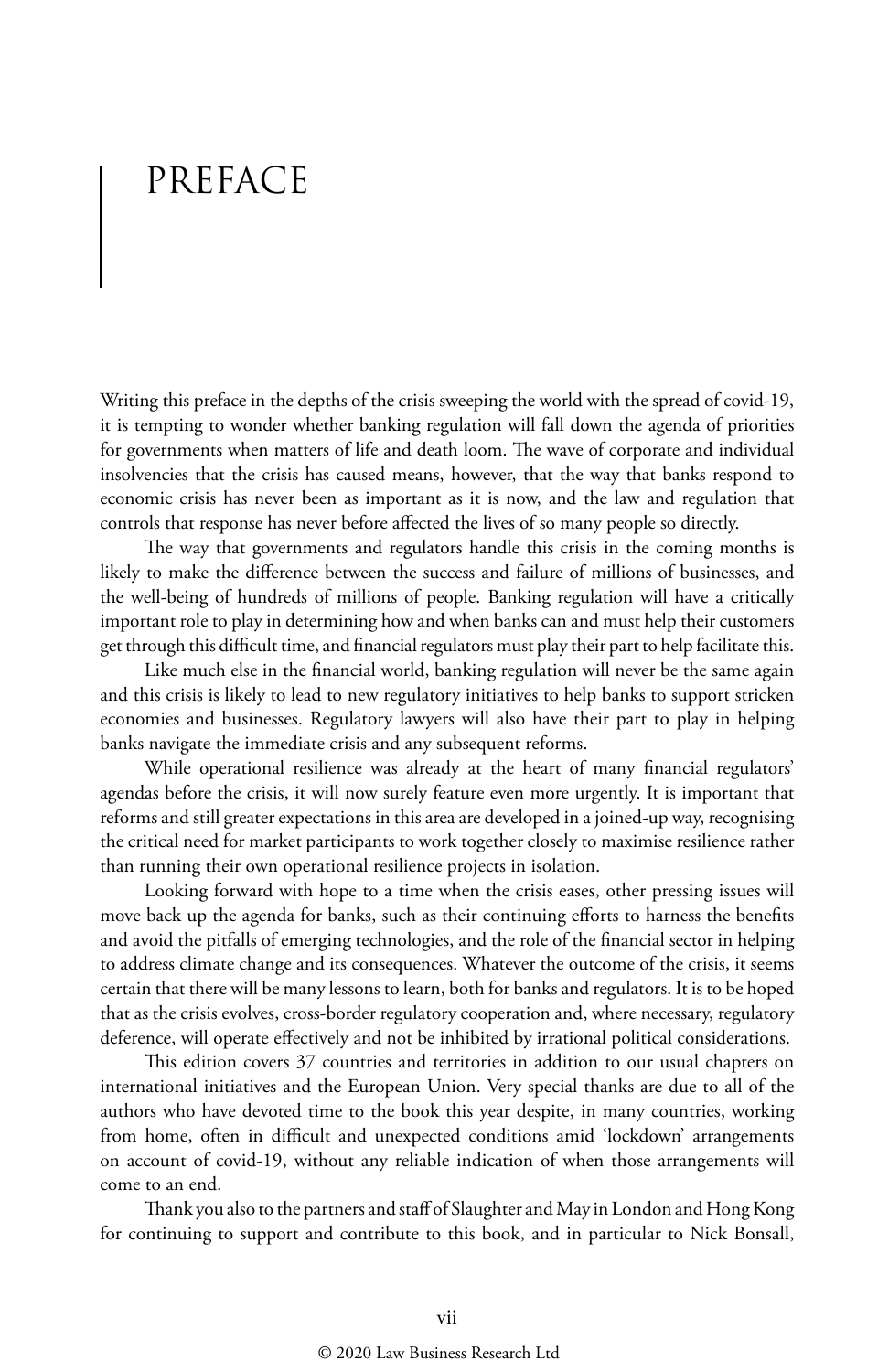Ben Kingsley, Peter Lake, Emily Bradley, Selmin Hakki, Jiayi Li, Jennyfer Moreau, Loye Oyedotun, Tolek Petch, Tamara Raoufi and David Shone.

Finally, the team at Law Business Research, in many cases also working in difficult circumstances, deserve great thanks for their understanding, flexibility and true professionalism in seeing this edition through to publication in the midst of so much disruption and inconvenience. This has been a truly heroic effort on their part. Thank you in particular to Tommy Lawson and Katie Hodgetts.

I wondered in the Preface to the 10th edition whether by the time of the 11th edition the position on Brexit would be clearer. That is, of course, only partially true, but no one imagined a year ago that Brexit would be comprehensively overshadowed by a crisis such as that caused by covid-19.

It is to be hoped that the crisis will be under control by the time of the next edition, and that banks and their regulators will have played a leading and positive role in helping economies begin to recover from the shock they are now experiencing.

#### **Jan Putnis**

Slaughter and May London April 2020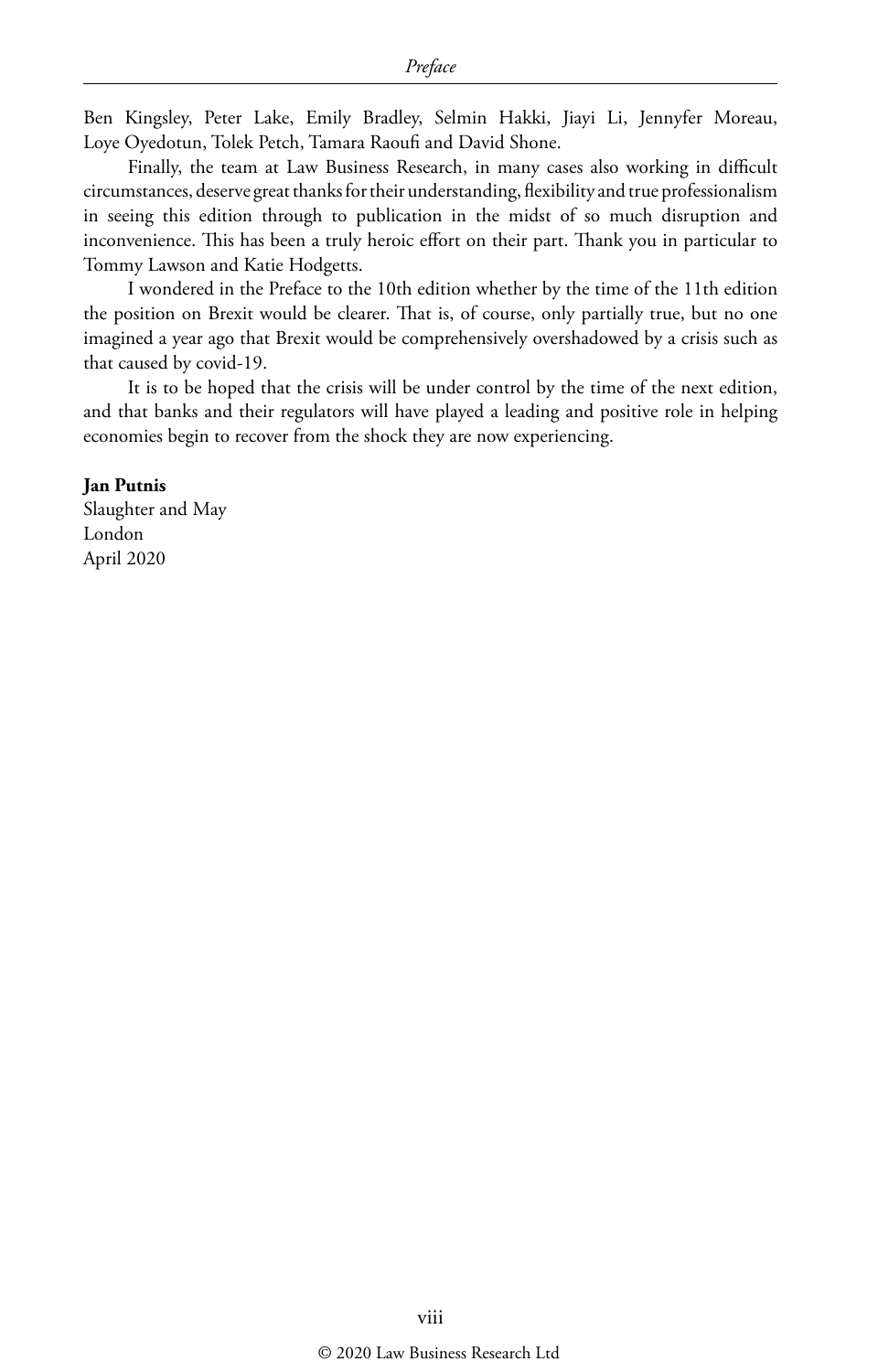## SPAIN

*Juan Carlos Machuca and Alfonso Bernar*<sup>1</sup>

#### **I INTRODUCTION**

Spain boasts a diversified modern financial system that is fully integrated with international and European financial markets. The Spanish banking regulator, Banco de España, joined the European System of Central Banks (ESCB) on 1 January 1999. As a result, the definition and implementation of the country's monetary and exchange rate policy, the management of official currency reserves, the efficiency of the payment systems and the issuing of banknotes are now controlled by the ESCB.

Also as a consequence of integration, the Spanish regulatory system governing credit institutions largely mirrors the legal framework in other EU Member States. As such, credit institutions from other EU Member States may provide banking services in Spain, and vice versa, without the need to establish a branch or a subsidiary.

After a number of years during which Spanish regulatory activity followed EU-wide requirements to a great extent, the outbreak of the Spanish financial crisis and, mainly, the return of the Spanish economy to technical recession at the end of 2011, triggered a revolution in the Spanish banking system that started in 2012 and lasted until 2016.

One of the main triggers of the revolution was the nationalisation in May 2012 of Bankia, the fourth-largest Spanish banking institution at the time, through the acquisition by the Fund for Ordered Bank Restructuring (FROB) of a majority stake in the entity's share capital, and the government request of financial assistance to the EU for the recapitalisation of certain Spanish financial institutions, which led to the signing of the memorandum of understanding (MOU) of 20 July 2012 between the Spanish and European authorities, with the participation of the International Monetary Fund. The MOU established that the Spanish banking sector would be provided with up to  $\epsilon$ 100 billion in financial assistance under a programme and imposed several specific conditions designed to identify the capital needs of Spanish credit institutions, implement plans to address any capital shortfalls so identified, and reform the regulatory and supervisory framework of the financial sector.

Additionally, the terms of the MOU provided for those banks receiving public funding support to segregate their problematic assets related to real estate development and their foreclosed assets into the external Asset Management Company for Assets Arising from the Bank Restructuring (SAREB). The design, incorporation and performance of SAREB constitutes one of the major achievements derived from the restructuring of the Spanish financial system, as it is now one of the main players of the Spanish real estate sector. SAREB received the mandate to divest a portfolio valued at  $\epsilon$ 50,781 million over 15 years,

<sup>1</sup> Juan Carlos Machuca is a partner and Alfonso Bernar is an associate at Uría Menéndez Abogados, SLP.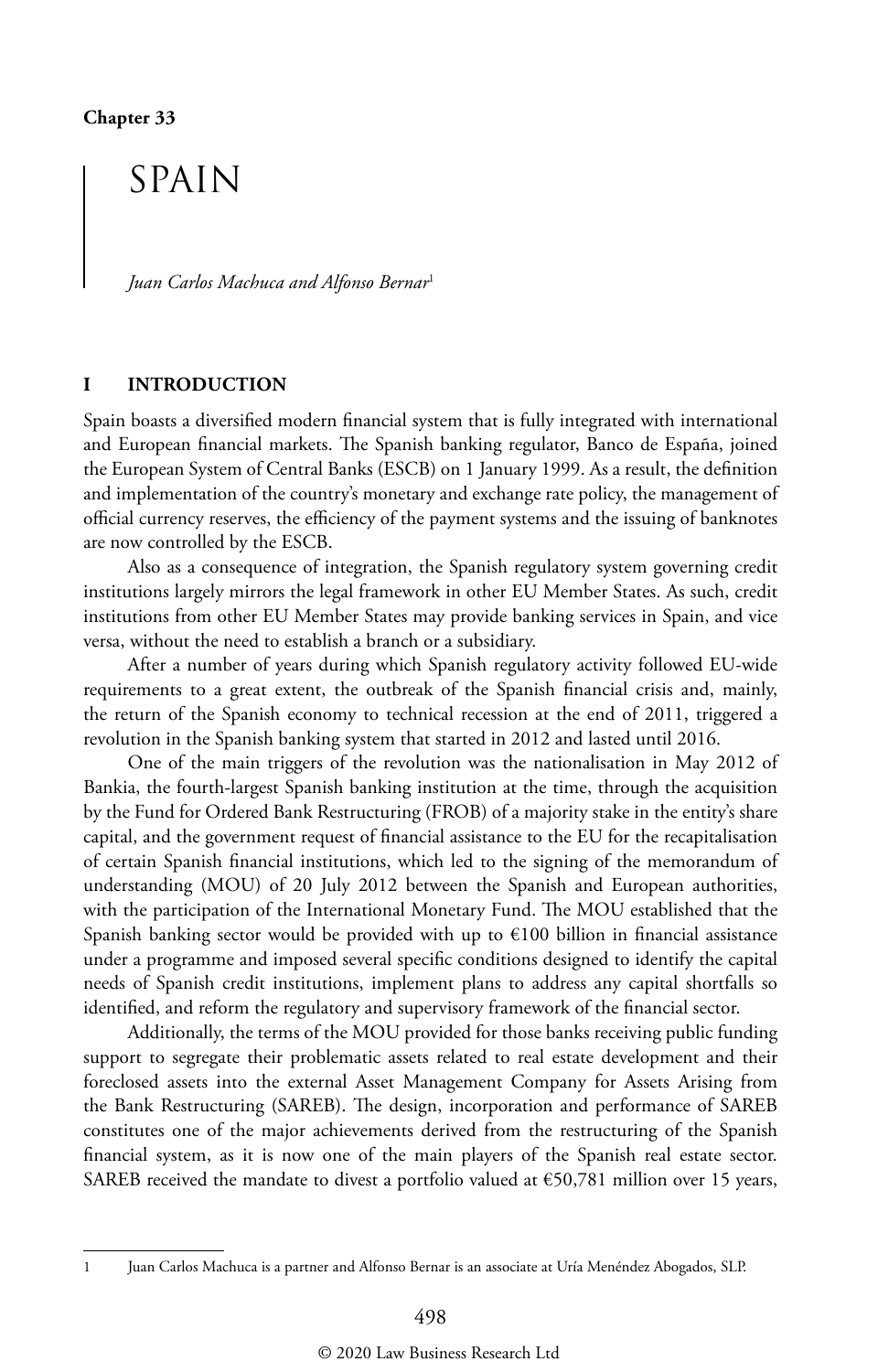optimising levels of recovery and value preservation, and minimising negative effects on the real estate market and economy and the costs to taxpayers. Since SAREB was founded, the company has divested  $E17,145$  million in properties and loans, equating to 34 per cent of its original portfolio.

The EU financial assistance programme was successfully ended on 22 January 2014 (as scheduled), with €41.025 million (out of €100 billion) having been used. Such termination led to a new supervision post programme that will be in place until Spain repays at least 75 per cent of the funds provided, which is expected to occur no earlier than 2026.

As a consequence of the reforms resulting from the aforementioned EU financial assistance programme and the transposition into Spanish law of the relevant pieces of EU legislation enacted during the period from 2013 to 2015, the legal framework of the Spanish banking sector is now mainly gathered in the following two sets of legislation, which implement in Spain the EU legal framework on capital requirements of credit institutions<sup>2</sup> and the EU legal framework on recovery and resolution of credit institutions, $^3$  respectively:

- Law 10/2014, of 26 June 2014, on the organisation, supervision and solvency of credit institutions (the Credit Institutions Solvency Law); Royal Decree 84/2015, of 13 February 2015, developing the Credit Institutions Solvency Law (Royal Decree 84/2015); Circular 2/2016 of the Banco de España, of 2 February 2016, to credit institutions on supervision and solvency and completing the adaptation of the Spanish legal system to Directive 2013/36/EU and Regulation (EU) No. 575/2013 (Circular 2/2016); and Royal Decree-Law 14/2013, of 29 November 2013, on urgent measures for the adaptation of the Spanish law to the EU rules and regulations on supervision and solvency of financial entities (Royal Decree-Law 14/2013) (together, the Credit Institutions Solvency Regulations), which jointly set forth the Spanish legal regime on supervision and solvency of credit institutions and have repealed and combined the numerous and diffuse rules on the organisation and discipline of credit institutions that existed previously; and
- *b* Law 11/2015, of 18 June 2015, on the recovery and resolution of credit institutions and investment firms (the Recovery and Resolution Law) and Royal Decree 1012/2015, of

<sup>2</sup> Regulation (EU) No. 575/2013 of the European Parliament and of the Council of 26 June 2013 on prudential requirements for credit institutions and investment firms and amending Regulation (EU) No. 648/2012 (applicable since 1 January 2014) (the Capital Requirements Regulation); and Directive 2013/36/EU of the European Parliament and of the Council of 26 June 2013 on access to the activity of credit institutions and the prudential supervision of credit institutions and investment firms, amending Directive 2002/87/EC and repealing Directives 2006/48/EC and 2006/49/EC (the Capital Requirements Directive IV).

<sup>3</sup> Directive 2014/59/EU of the European Parliament and of the Council of 15 May 2014 establishing a framework for the recovery and resolution of credit institutions and investment firms and amending Council Directive 82/891/EEC, and Directives 2001/24/EC, 2002/47/EC, 2004/25/EC, 2005/56/EEC, 2007/36/EEC, 2011/35/EU, 2012/30/EU and 2013/36/EU, and Regulations (EU) Nos. 1093/2010 and 648/2012, of the European Parliament and of the Council (the Bank Recovery and Resolution Directive); and Regulation (EU) No. 806/2014, of the European Parliament and Council of 15 July 2014, establishing uniform rules and a uniform procedure for the resolution of credit institutions and certain investment firms in the framework of a Single Resolution Mechanism and a Single Resolution Fund and amending Regulation (EU) No. 1093/2010 (the Single Resolution Mechanism Regulation).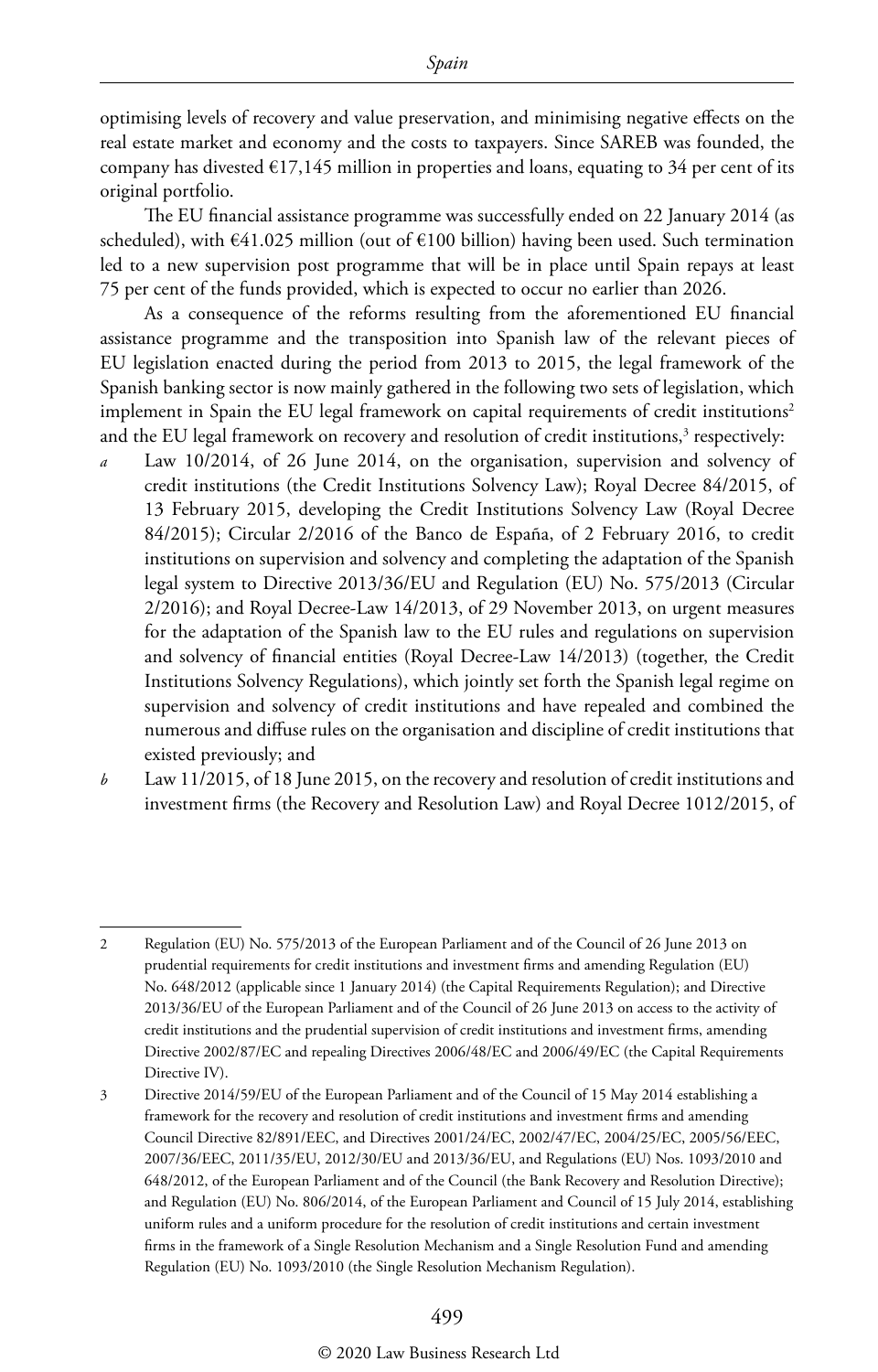6 November 2015, developing the Recovery and Resolution Law and amending Royal Decree 2606/1996, of 20 December 1996, on deposit guarantee funds (together, the Recovery and Resolution Regulations).

It is noteworthy that the resolution framework established by the Recovery and Resolution Regulations was tested on the occasion of the resolution in 2017 of Banco Popular Español, SA (Banco Popular), the fifth-largest bank in Spain at the time and listed on the four Spanish stock exchanges (SSEs), which ended up with its sale to Banco Santander, SA (Banco Santander) as part of the resolution tool involving the sale of the entity's business for a total consideration of  $\epsilon$ 1. The implementation of this resolution tool derived from the execution of the resolution of the FROB Steering Committee of 7 June 2017, which, in turn, adopted the measures required to put in place the Decision of the Single Resolution Board (SRB) of the same date concerning the adoption of the resolution scheme in respect of Banco Popular, in compliance with Article 29 of the Single Resolution Mechanism Regulation (SRMR). As regards the background of Banco Popular's resolution, on 6 June 2017, the European Central Bank (ECB) informed the SRB that the entity was failing or likely to fail under the circumstances described in Article  $18(4)(c)$  of the SRMR. Based on the ECB's judgement, the SRB agreed to put Banco Popular under resolution, approved the resolution scheme containing the resolution mechanisms to be applied and instructed the FROB, as the executive resolution authority for Banco Popular, to take the measures required to apply the resolution scheme. The resolution scheme envisaged the writing down of shares and conversion into shares of other capital instruments of Banco Popular that were eligible for resolution purposes and, after those measures were implemented, the sale of all the outstanding shares for a total consideration of  $€1$ .

This whole process took place in a single day, and the implementation of the resolution scheme was carried out during the night of 6 June 2019, so that when the SSEs opened on 7 June, the resolution of Banco Popular and its sale to Banco Santander had already been made public. In July 2019, Banco Santander communicated that the integration of Banco Popular and its branches was successfully completed. The SRB initiated the procedure aimed at evaluating whether shareholders and creditors whose instruments were amortised or converted would have received better treatment if the entity under resolution had initiated an ordinary insolvency procedure. In March 2020, the SRB concluded that there was no difference and, therefore, it was not necessary to compensate affected shareholders and creditors.

In November 2016, the EU Commission proposed the adoption of new risk reduction measures to strengthen the resilience of the EU banking system and address remaining problems that had been previously identified by the Basel Committee. After more than two and a half years of intensive discussions and deliberations, these banking reforms were passed by the European Parliament and the Council in May 2019 and published in the Official Journal in June 2019; however, most of these new rules will not take effect until 28 June 2021. This new banking reform package contains amendments to the capital requirement legislation that reinforces the capital and liquidity positions of banks (with the introduction of the Capital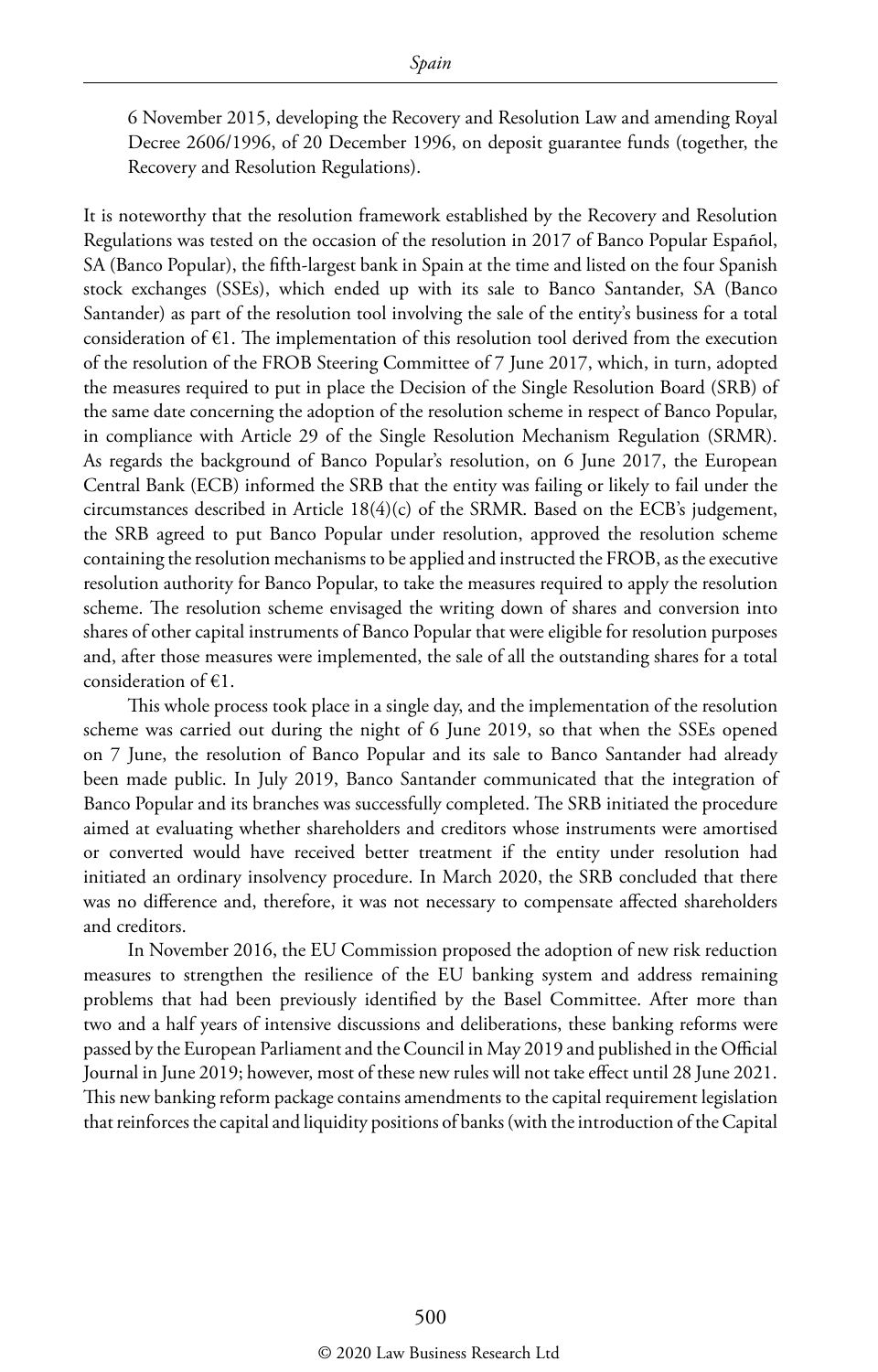Requirements Regulation II (CRR II) and the Capital Requirements Directive V (CRD V)) $^4$ , and strengthens the framework for the recovery and resolution of banks in difficulty (with the introduction of the Bank Recovery and Resolution Directive (BRRD) II and the SRMR II).5

As regards the legislative developments at a national level in connection with banks, savings banks and other financial institutions in 2019, the following pieces of legislation and secondary legislation have been enacted.

- *a* Royal Decree-Law 5/2019, of 1 March 2019, adopting contingency measures in connection with the withdrawal of the United Kingdom from the European Union without an agreement, as provided for in Article 50 of the Treaty on European Union. In particular, the main purpose is to adopt measures aimed at adapting the Spanish legal system in the event that the UK exits the EU without an agreement materialising, which will only enter into force on the day on which EU treaties cease to apply in the UK, and insofar as no withdrawal agreement being reached between the EU and the UK prior to such date (if an agreement is reached, Royal Decree-Law 5/2019 will never enter into force).
- *b* Law 5/2019, of 15 March 2019, regulating real estate loans (Law 5/2019), and its implementing regulation, Royal Decree 309/2019, of 26 April 2019 (Royal Decree 309/2019), entered into force on 16 June 2019 and introduced a new set of rules affecting real estate loans. These regulations, which (almost three years late) implement, in Spain, Directive 2014/17/EU of the European Parliament and of the Council of 4 February 2014 on credit agreements for consumers relating to residential immovable property, and amending Directives 2008/48/EC and 2013/36/EU and Regulation (EU) No. 1093/2010, have extended the protection afforded to borrowers in the context of real estate lending, which has traditionally constituted one of the major sources of business for credit institutions in Spain, by introducing certain pre-contractual information requirements in favour of the borrowers, rules of conduct for lenders and credit intermediaries, and certain minimum legal requirements that the real estate loan regime shall observe. Additionally, Circular of Banco de España 1/2020, of 28 January 2020, amending Circular of Banco de España 1/2013, of 24 May 2013, on the Risk Information Centre (CIR), has made available to real estate lenders and credit intermediaries the information in the CIR public database, which will allow them to improve the decision-making process when assessing the risks of their clients.
- *c* Circular of Banco de España 3/2019, of 22 October 2019, exercises the functions conferred by the CRR to define the threshold of significance for overdue credit obligations applicable to less significant Spanish credit institutions (under the direct

<sup>4</sup> Regulation (EU) 2019/876 of the European Parliament and of the Council of 20 May 2019 amending the CRR as regards the leverage ratio, the net stable funding ratio, requirements for own funds and eligible liabilities, counterparty credit risk, market risk, exposures to central counterparties, exposures to collective investment undertakings, large exposures, reporting and disclosure requirements (CRR II); and Directive (EU) 2019/878 of the European Parliament and of the Council of 20 May 2019 amending the CRD IV as regards exempted entities, financial holding companies, mixed financial holding companies, remuneration, supervisory measures and powers and capital conservation measures (CRD V).

<sup>5</sup> Directive (EU) 2019/879 of the European Parliament and of the Council of 20 May 2019 amending the BRRD as regards the loss-absorbing and recapitalisation capacity of credit institutions and investment firms and Directive 98/26/EC (BRRD II); and Regulation (EU) 2019/877 of the European Parliament and of the Council of 20 May 2019 amending the SRMR as regards the loss-absorbing and recapitalisation capacity of credit institutions and investment firms (SRMR II).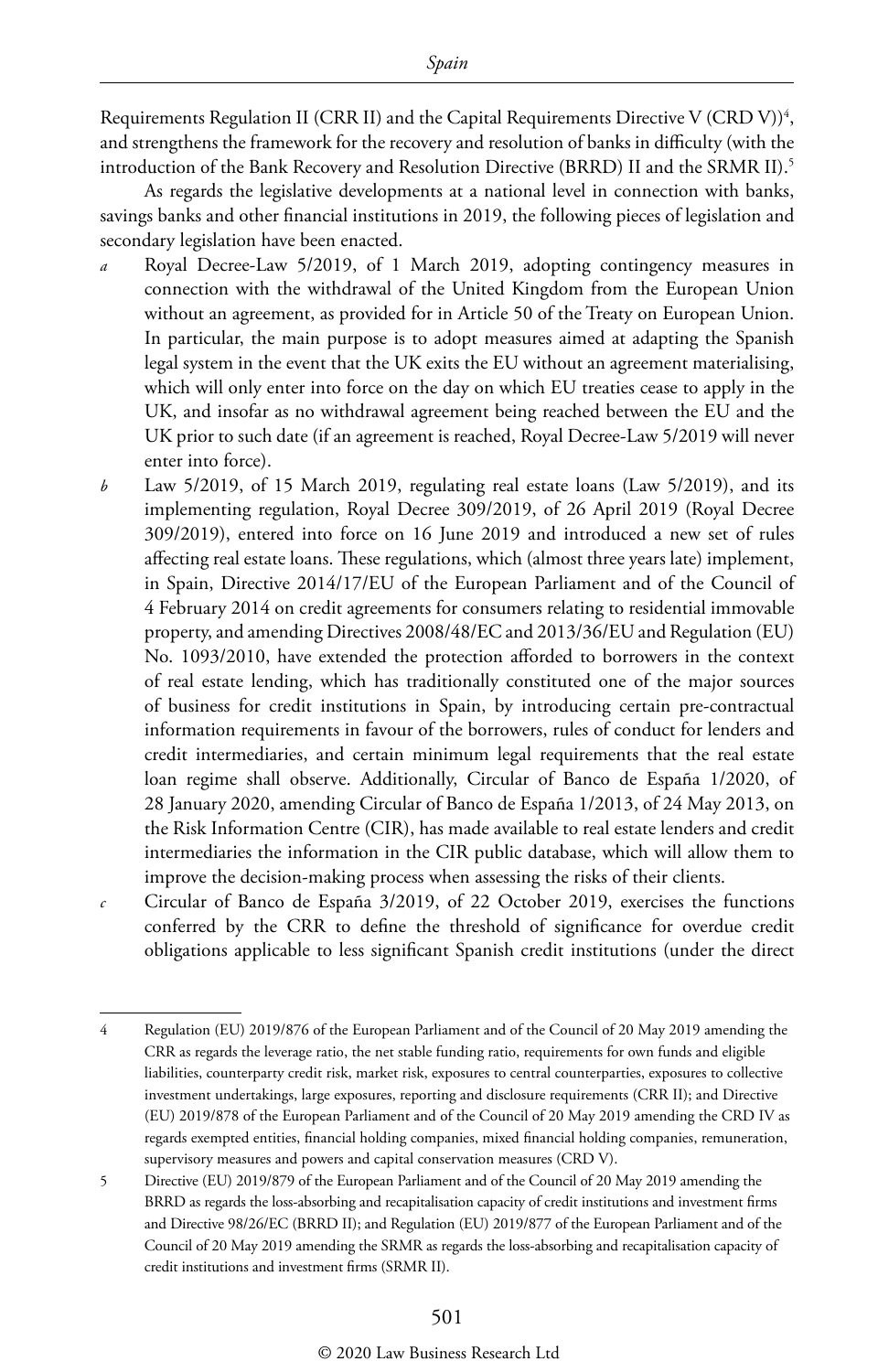supervision of the Bank of Spain). The exposure of these entities to the risk of overdue credit obligations shall be considered when assessing the requirements of own funds that credit institutions must meet under the CRR regime.

- *d* Circular of Banco de España 4/2019, of 26 November 2019, to financial credit establishments on public and reserved financial reporting standards, and models of financial statements. This Circular constitutes the accounting regime for financial credit establishments and determines the documents that these establishments and their groups have to publish, as well as setting out the recognition, assessment, presentation and information criteria to be included in their financial reports (Circular 4/2019).
- *e* Royal Decree 736/2019, of 20 December 2019, on the legal regime for payment services and payment institutions (Royal Decree 736/2019), continues the transposition into Spanish law of Directive (EU) 2015/2366 of the European Parliament and of the Council of 23 November 2015 on payment services in the internal market, initiated by Royal Decree-Law 19/2018, of 23 November 2018, of payment services and other urgent measures on financial matters (Royal Decree-Law 19/2018). One of the most important changes introduced by Royal Decree 736/2019 is the change of the competent body authorising the creation of payment entities; amendments to payment entities' by-laws; extensions of payment entities' activities; and structural transactions (such as mergers, spin-offs or global transfers of assets and liabilities). As of the entry into force of Royal Decree 736/2019, this competence ceases to belong to the Ministry of Economy and Finance and is attributed to the Bank of Spain. In addition, the Ministry of Economy and Business has enacted Order ECE/1263/2019, of 26 December 2019, on transparency of the conditions and information requirements applicable to payment services (Order ECE/1263/2019).

As a result of the foregoing, the current institutional and legal framework for the Spanish banking system has been established in a multi-stage procedure that commenced in 2012, developed intensely between 2013 and 2015, and has considerably slowed down since 2016 but which is expected to rump up again during the following one to two years in the context of the national transposition and implementation of the new EU banking reform package enacted in May 2019. Within this process, a number of measures have been taken with the aim of maintaining the improvement of bank transparency, regulation and supervision, speeding up the recovery of the Spanish financial system within the context of a more propitious economic environment and reducing risks in the banking system.

#### **II THE REGULATORY REGIME APPLICABLE TO BANKS**

The Spanish regulatory regime for credit institutions is currently set out in the Credit Institutions Solvency Regulations; Law 26/2013, of 27 December 2013, on savings banks and banking foundations (the Savings Banks and Banking Foundations Law) and its implementing regulations; and Law 13/1989, of 26 May 1989, on credit cooperatives.<sup>6</sup> This regulatory framework may be supplemented by the circulars, rules and guidelines issued, from time to time, by Banco de España or by the ECB.

<sup>6</sup> As regards credit cooperatives, certain matters and rules are also regulated at regional level.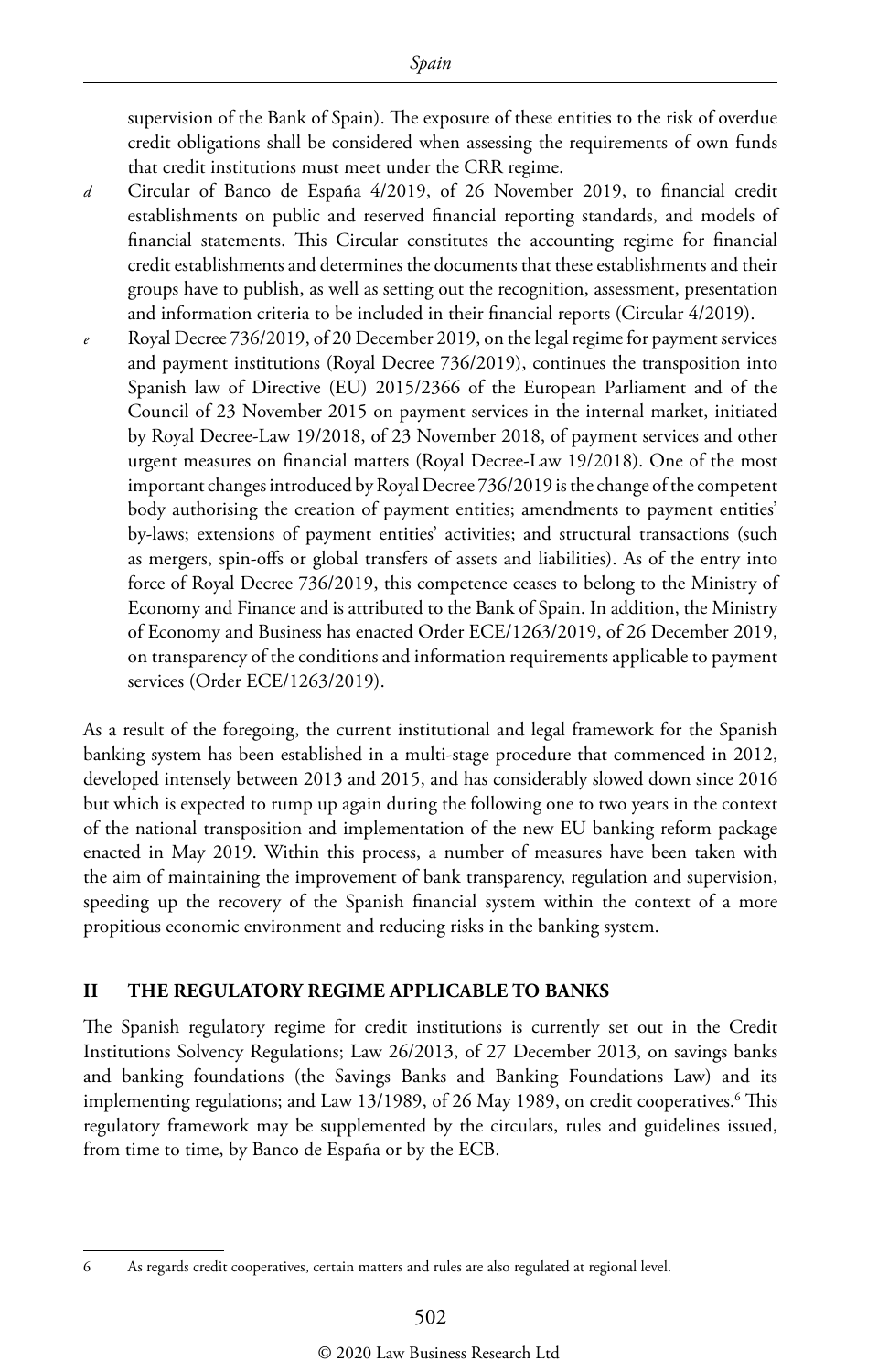A credit institution is defined under Spanish law as a company duly authorised to receive from the public deposits or other forms of repayable funds, and grant credits for their own account. Spanish credit institutions may therefore primarily engage in a number of retail banking services.

Credit institutions must be recorded in a register maintained by Banco de España before they commence banking activities.

There are other types of regulated entities that play an important role in the Spanish regulated market for financial services, among which financial credit establishments, electronic money entities and payment service entities are especially noteworthy.

#### **i Credit institutions: banks, savings banks and credit cooperatives**

Credit institutions consist of banks, savings banks, credit cooperatives and the Official Credit Institute (ICO), which is the country's financial agency. Excluding the figures relating to the ICO, banks represent 45.22 per cent of all Spanish credit institutions, credit cooperatives represent 53.04 per cent and savings banks represent the remaining 1.74 per cent.7 Banks are nevertheless by far the most important category of credit institution in Spain, as the value of their assets represents 95.45 per cent of the sector, while credit cooperatives' assets represent 4.48 per cent and savings banks' assets 0.07 per cent.<sup>8</sup>

The raising of funds from the general public, except through activities subject to the securities markets regulations, is reserved for credit institutions.

As shown by the foregoing figures, banks have a central role in the financial system because of the sheer volume of their business and their involvement in every segment of the Spanish economy. Most Spanish banks provide a full range of services for corporate and private customers. Banks have the legal form of public limited companies (*sociedad anónima*), and are, therefore, subject to general principles of company law as well as banking regulations. In some cases, banks are listed on the SSEs and, therefore, subject to the legal regime applicable to this type of entity.

Savings banks are a specific type of credit institution that historically accounted for nearly half of the Spanish financial sector. Savings banks tended to be locally oriented entities of variable (but generally limited) size with strong economic and social ties to their home region. Although savings banks fully participated in the market, they were a special category within the financial services industry, as they were structured as foundations rather than as companies and governed by representatives of collective shareholders: mainly depositors, employees and local authorities. Any positive result was allocated to social welfare and cultural projects.

The corporate model of savings banks has completely changed in the past decade. After a number of partial reforms during 2011 and 2012 (as a consequence of which most of the Spanish savings banks were transformed into banks through different integration processes), a comprehensive revolution of their legal regime was put in place in December 2013 when the Savings Banks and Banking Foundations Law was passed. That regulatory revolution considerably deepened in 2015 and 2016 as a result of the approval of various pieces of ancillary legislation developing the Savings Banks and Banking Foundations Law.

<sup>7</sup> Amounts obtained from Banco de España's registry of institutions as at 5 March 2020.

<sup>8</sup> Approximate and estimated figures calculated on the basis of the most recent data publicly available on the websites of the AEB (the Spanish Banking Association), UNACC (the Spanish National Union of Credit Cooperatives), Caixa Pollença and Caixa Ontinyent (the only two savings banks currently in existence).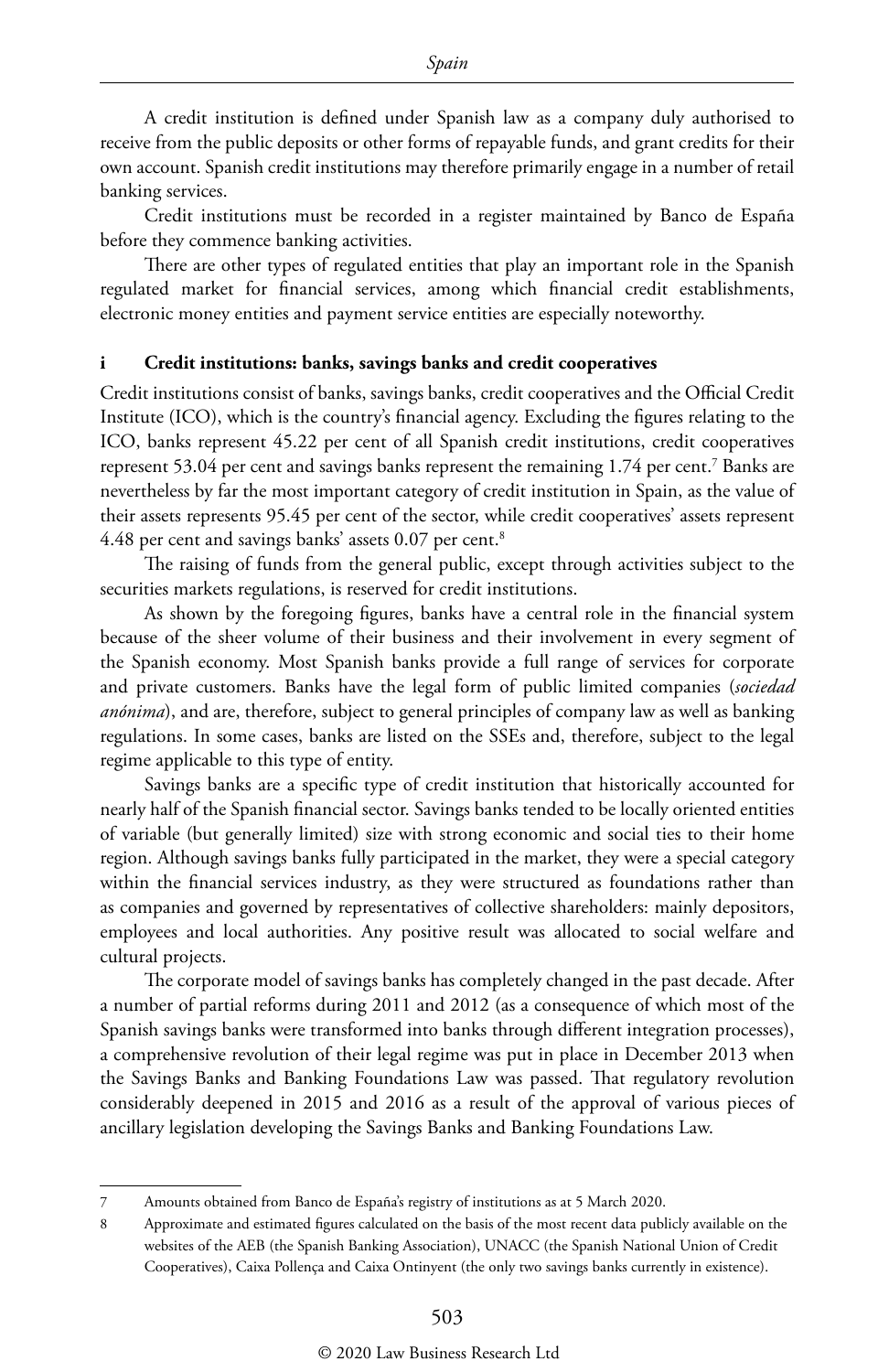In light of these radical changes to the sector, the Savings Banks and Banking Foundations Law aimed to limit the role of savings banks in the credit institutions sector (capping the balance sheets, market share and geographical scope of banking activities), clarify the role of former savings banks in their capacity as shareholders of credit institutions under the form of bank or regular foundations, and strengthen incompatibility requirements regarding the governing bodies of the former savings banks and the commercial banks controlled by them.

As a result, 43 of the 45 savings banks (99.39 per cent of the aggregate average assets of the sector) have been part of a consolidation process, which has resulted in seven banking groups now operating (Kuxtabank, Liberbank, Ibercaja, Abanca, CaixaBank, Unicaja Banco and Bankia). The number of branches has been reduced by 49.9 per cent. and the workforce by 42.6 per cent, since late 2008.<sup>9</sup>

Credit cooperatives are private institutions whose corporate purpose is to attend to the financial needs of members and those of third parties by means of the development of those activities that are also carried out by credit institutions. Their current regime is contemplated in Law 13/1989, of 26 May 1989, on credit cooperatives as its developing regulation, as approved by Royal Decree 84/1993 of 22 January 1993.

#### **ii Other types of regulated entities that do not qualify as credit institutions under Spanish law**

#### *Financial credit establishments*

Financial credit establishments (EFCs) are a special type of regulated entity that do not qualify as credit institutions (although they did until the Credit Institutions Solvency Law was approved) and that carry out, in a professional manner, one or more of the following activities:

- *a* granting of loans and credits, including consumer loans and mortgage-backed loans;
- *b* factoring, with or without recourse, and other ancillary activities;
- *c* leasing;
- *d* granting of security interests; and
- *e* granting of reverse mortgages.

The legal framework governing EFCs is established in Law 5/2015, of 27 April 2015, on promoting corporate financing (Law 5/2015), the main features of which include the following.

- *a* The creation of EFCs requires authorisation from the Ministry of Economy, which, in turn, requires the issuance of a mandatory prior report by Banco de España.
- *b* The Law regulates the existence of hybrid institutions (i.e., EFCs that also provide payment services or issue electronic money).
- *c* A significant portion of the obligations applicable to credit institutions on solvency, conduct of business, control of major shareholdings and transfer of business, and corporate governance are also applicable to EFCs.

Finally, Royal Decree 309/2020, of 11 February 2020, on EFCs (Royal Decree 309/2020) completes the development of the legal framework applicable to these entities, allowing them to have their own legal regime adapted to the nature of their business model, and will

<sup>9</sup> Presentation on the status of the regulatory and financial outlook of the savings banks sector issued by the Spanish Confederation of Savings Banks on 19 February 2019.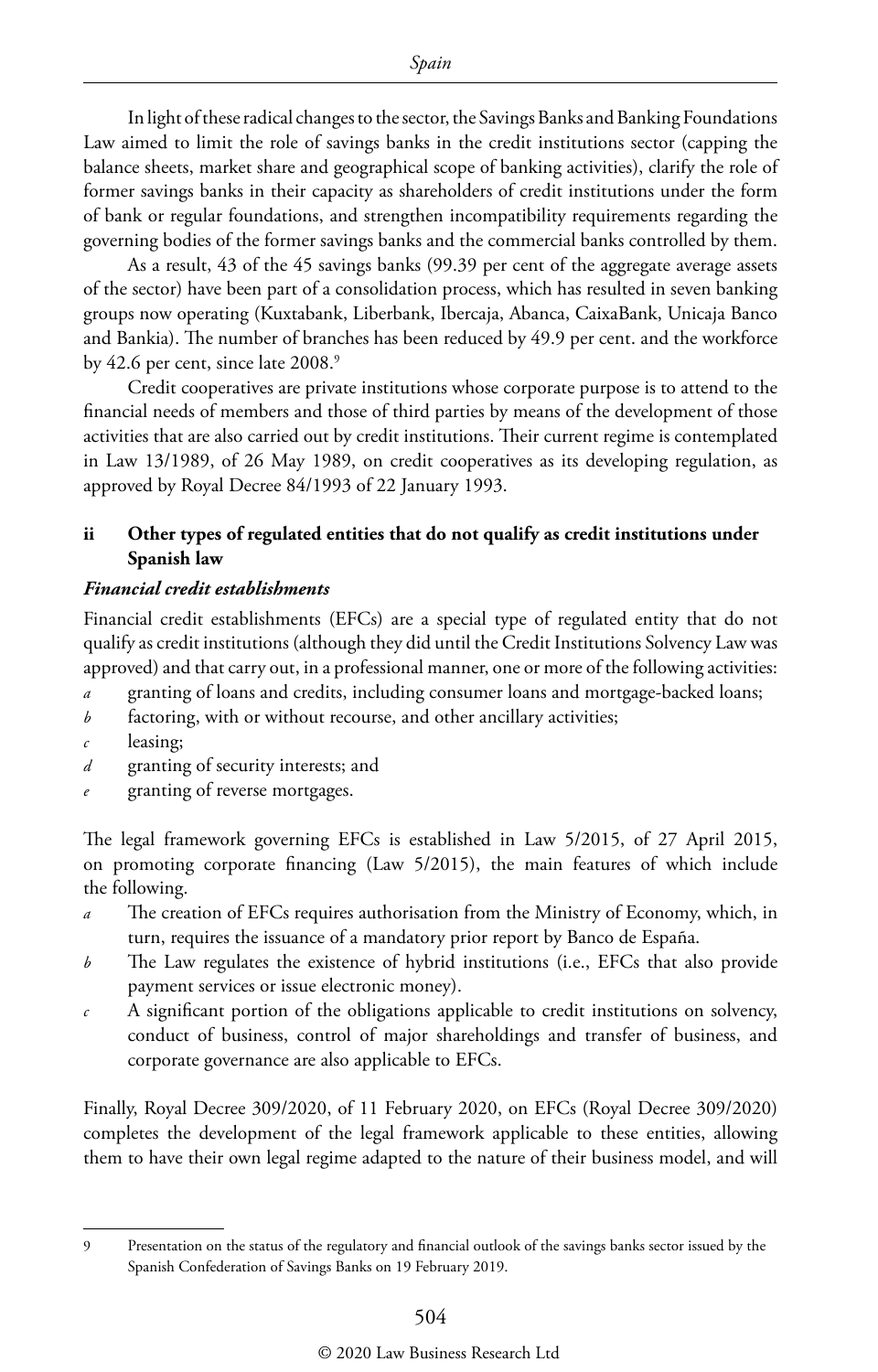provide greater legal security to the legal framework applicable to EFCs. Among the new contributions of Royal Decree 309/2020, it (1) establishes that EFCs must have a liquidity buffer to strengthen their solvency, (2) adapts the previously required corporate governance requirements and (3) empowers the Bank of Spain to modify the periodicity of the revision of the capital levels.

#### *Electronic money entities*

Electronic money entities (EDEs) are recognised as a special type of regulated entity that issues electronic money. The legal regime for EDEs was established in 2008 and amended in 2011 by a law regulating the issuing of electronic money and the legal regime of EDEs, partially implementing Directive 2009/110/EC. Secondary legislation was approved by Royal Decree-Law 778/2012, of 4 May 2012, developing the legal framework of EDEs, clarifying the definition of e-money and the scope of the applicable Spanish regulations, and establishing the requirements for the setting up and running of EDEs, since their supervision and sanction regime is very similar to that applicable to credit institutions. Royal Decree-Law 778/2012 fully implemented Directive 2009/110/EC.

#### *Payment services entities*

Payment service entities are entities regulated by Banco de España that are engaged, in a professional manner, in the rendering of payment services, as defined in point (3) of Article 4 of Directive (EU) 2015/2366 of the European Parliament and of the Council of 23 November 2015 on payment services in the internal market. The legal regime in connection with the rendering of payment services is set forth in Royal Decree-Law 19/2018, Royal Decree 736/2019 and Order ECE/1263/2019.

#### **III PRUDENTIAL REGULATION**

Given its participation in the Single Supervisory Mechanism (SSM), Banco de España qualifies as a national competent authority (NCA), which implies that credit institutions considered as significant are supervised by the ECB, while less significant institutions are directly supervised by Banco de España and, indirectly, by the ECB. Of the 117 significant institutions supervised by the ECB, 12 are Spanish (as at 1 February 2020).

#### **i Relationship with the prudential regulator**

Banco de España no longer sets the country's monetary and exchange rate policy (now defined by the ECB), except in its role as a member of the ESCB, but it remains in control of, inter alia, the following functions:

- *a* management of currency and precious metal reserves not transferred to the ECB;
- *b* supervision of the solvency and behaviour of credit institutions (pursuant to the distribution of competencies set forth by the SSM);
- $c$  promotion of the stability of the financial system and of national payment systems, without prejudice to the functions of the ECB; and
- *d* minting and circulation of coins and other types of legal tender.

Banco de España continuously monitors and analyses credit institutions, assesses the reports and regular information received from them, and conducts on-site inspections. There is close interaction between Banco de España and the entities subject to its supervision.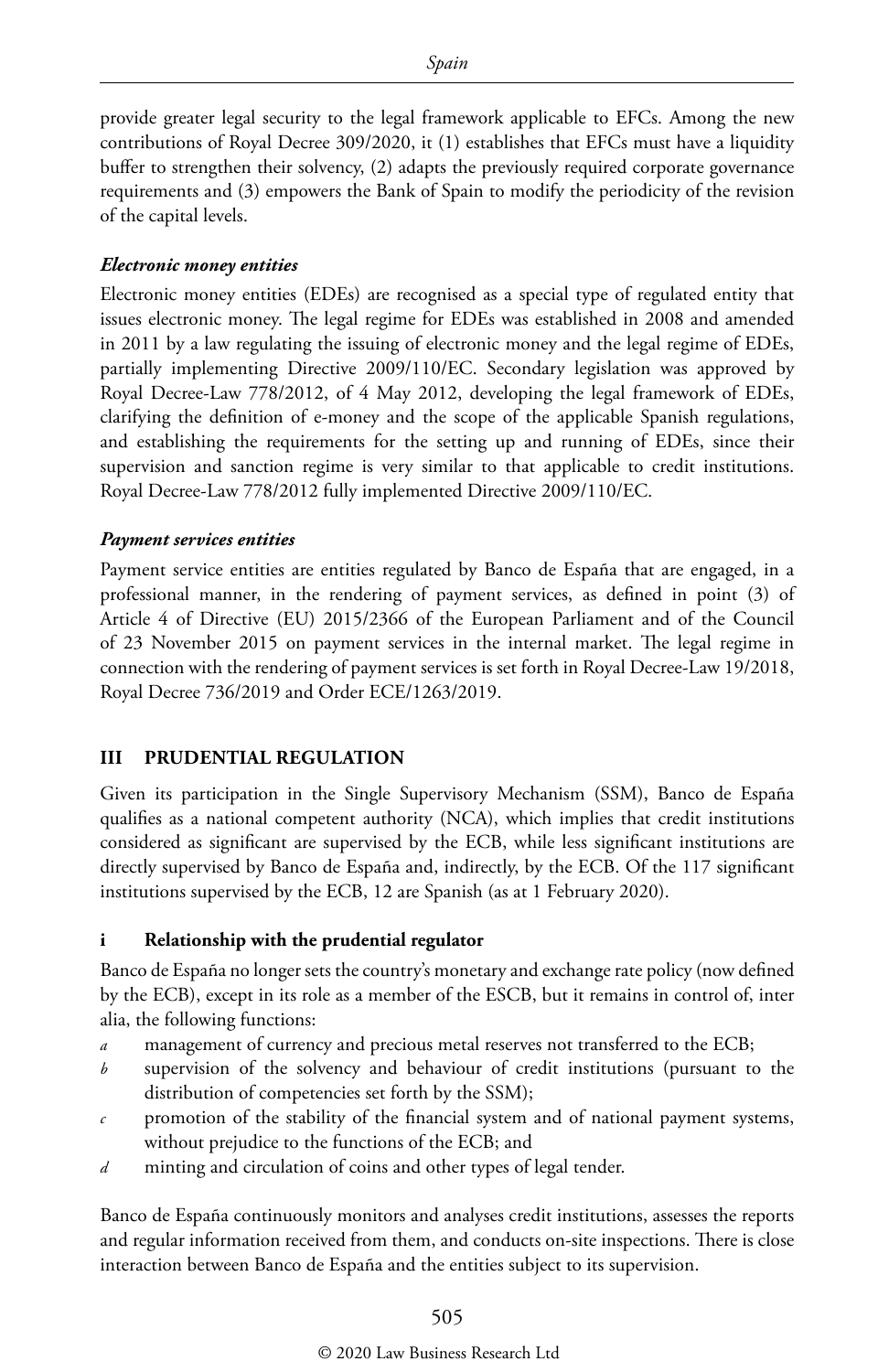Banco de España's responsibilities include the verification of maximum rates and charges for banking services rendered by credit institutions. It also verifies the customer protection rules and keeps several registries of public banking information, including the register of institutions, registers of senior officers and significant shareholders, auditors' reports and a special registry of the articles of association of supervised institutions. It also receives confidential information from institutions on their financial situation and their shareholders.

Banco de España may issue general or individual recommendations to and requirements for entities (i.e., requiring adequate provisioning for less solvent obligors and improvements in the quality control over assets). It may also initiate disciplinary proceedings against institutions and their boards of directors or managers, or may even intervene and replace directors to remedy deficiencies or non-compliance.

According to the Credit Institutions Solvency Regulations, Banco de España has wide powers to ensure appropriate enforcement of and compliance with the organisational and disciplinary regulations applicable to credit institutions operating in the Spanish financial sector. These powers are exercised not only over credit institutions and other financial institutions subject to its oversight, but also over directors and managers, who can be penalised for very serious or serious infringements when they are attributable to wilful misconduct or negligence. Sanctions can also be imposed on the owners of significant shareholdings in credit institutions and on Spanish nationals who control a credit institution in an EU Member State. Likewise, Banco de España is allowed to issue technical guidelines and answer binding questions on supervisory regulation.

Finally, according to the regime set forth by the Recovery and Resolution Regulations, Banco de España is the pre-emptive resolution authority, while executive resolution powers are vested in the FROB (see Section III.iv).

#### **ii Management of banks**

The board of directors of a credit institution (with at least five members) has prominent powers to administer and manage the operations and financial matters of the entity. Members of the board and senior management must have good commercial and professional reputations, appropriate experience and the ability to carry out proper governance of the entity.

The suitability regime is supervised by Banco de España pursuant to the Credit Institutions Solvency Law and obliges credit institutions to put corporate governance arrangements in place that are sound and proportionate in view of the risks taken by the institution. In addition, the following obligations are established:

- *a* the board of directors may not delegate functions related to corporate governance arrangements, the management and administration of the institution, the accounting and financial reporting systems, the process for the disclosure of information and the supervision of senior management;
- *b* the chair of the board of directors must not hold the position of managing director simultaneously, unless this situation is justified by the institution and authorised by Banco de España;
- *c* a website must be maintained on which the information required by the Credit Institutions Solvency Law is published and on which the institution explains how it complies with its corporate governance obligations;
- *d* the obligation to draft and keep an up-to-date general viability programme that considers all the measures that will be taken to restore the viability and financial soundness of institutions in the event that they suffer any significant damage;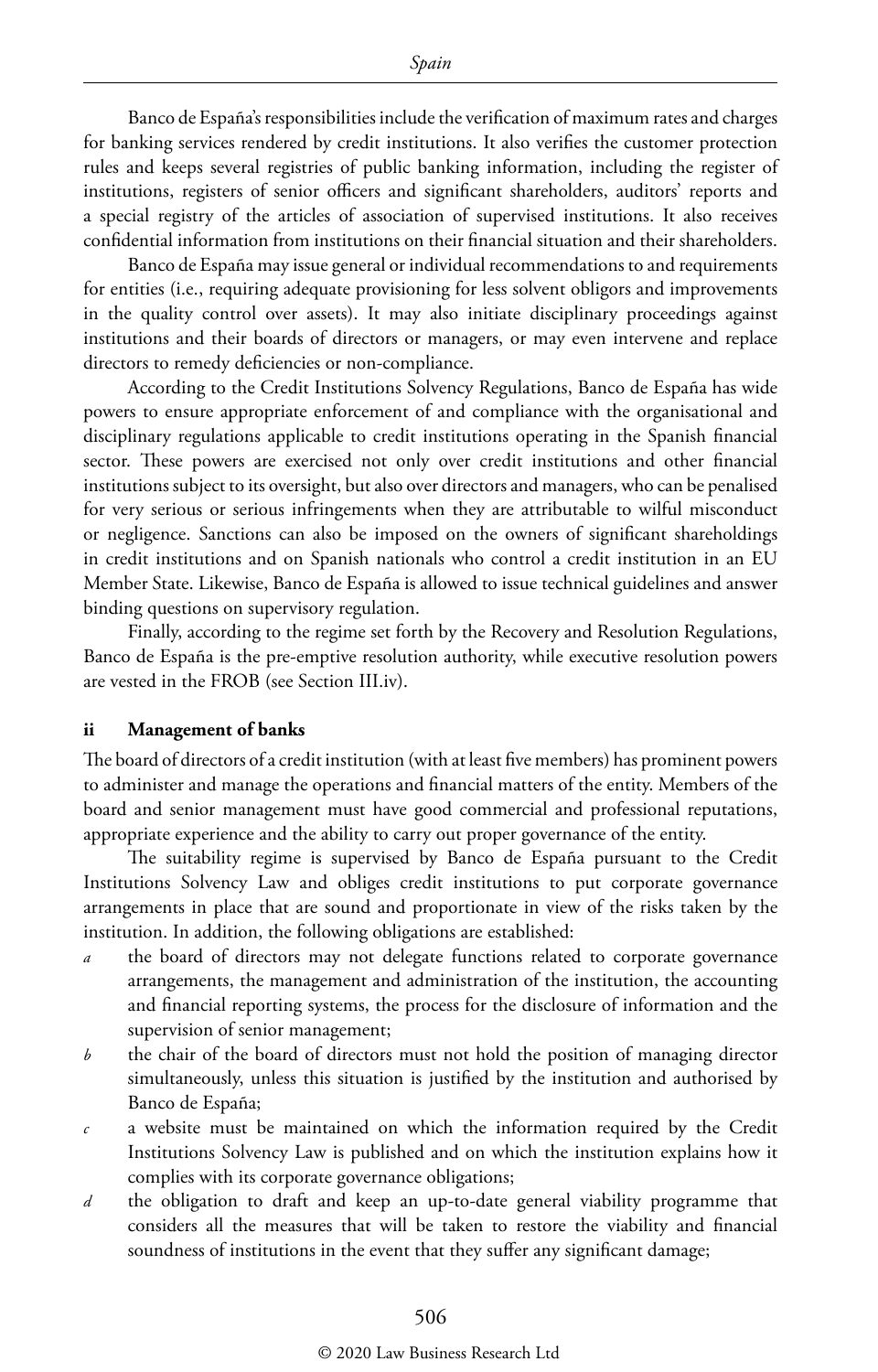- *e* the obligation to establish a nomination committee comprising non-executive directors and in which, at a minimum, one-third of its members, and in any case its chair, are independent directors. This committee must decide on a target figure for the representation of the gender currently underrepresented on the board of directors;
- *f* the board must actively participate in the management and valuation of the assets, and regularly approve and review the risk policies and strategies of the institution; and
- *g* Banco de España will be entitled to determine which institutions must establish a risk committee or, as the case may be, those institutions that may establish combined audit and risk committees to perform the functions of the risk committee.

Additionally, Banco de España is entitled under the Credit Institutions Solvency Law to determine the maximum number of positions that may be held simultaneously by a director, general manager or the holder of a similar position in view of the particular circumstances of an institution and the nature, size and complexity of its activities. Except for in the case of directors appointed pursuant to a replacement measure, directors, general managers and holders of similar positions in institutions that are significant in size, or that are more complex or of a special nature, may not hold more than four non-executive positions simultaneously, or one executive position at the same time as two non-executive positions (for these purposes, the positions held within the relevant credit institution's corporate group are counted as one).

Significant time has been devoted to Spanish remuneration policies during the past years, as has been the case at both European and international levels. In particular, the Credit Institutions Solvency Law includes provisions of the CRR/CRD IV package relating to the obligation for credit institutions to put in place remuneration policies that are consistent with their risks. In a nutshell, these provisions relate to:

- *a* the obligation to make a clear distinction between the criteria used for setting fixed remuneration and variable remuneration;
- *b* the obligation that the remuneration policy applicable to members of the board of directors of a credit institution is subject to the approval of the general shareholders' meeting or equivalent body under the same terms as those applicable to listed companies;
- *c* the principles that will apply to variable elements of remuneration (inter alia, the variable component must not exceed 100 per cent of the fixed component except for in cases of approval of the general shareholders' meeting granted in accordance with the procedure laid down in the Credit Institutions Solvency Law, in which case it may reach up to 200 per cent; at least 50 per cent of the variable remuneration is awarded in instruments; at least 40 per cent of the variable remuneration (either paid in cash or in instruments) is deferred for a period of between three and five years; the variable remuneration is paid or vested only if it is sustainable according to the financial situation and results of the institution; or 100 per cent of the variable remuneration is subject to explicit *ex post* risk adjustments – *malus* and clawback arrangements), with special attention in this regard to credit institutions that benefit from public financial assistance; and
- *d* the obligation to establish a remuneration committee or, if Banco de España so determines, a joint nomination and remuneration committee.

These provisions are complemented by more detailed guidelines issued by the European Banking Authority and its predecessor, the Committee of European Banking Supervisors, on the requirements for remuneration policies applicable to all staff, the corresponding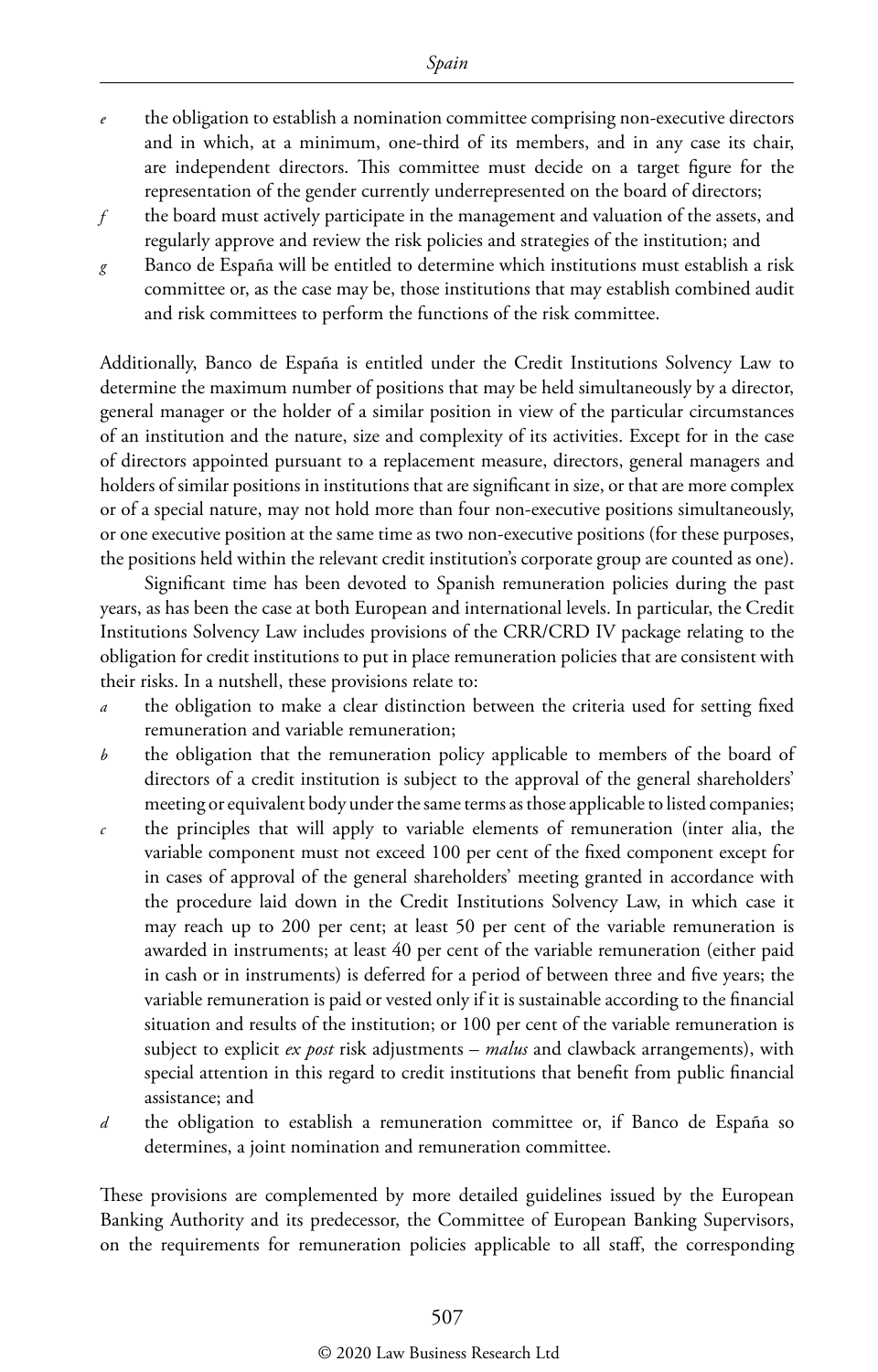internal corporate governance arrangements and the processes that should be applied when remuneration policies are implemented, and specific requirements for the variable remuneration of staff whose professional activities have a material impact on the credit institutions' risk profile.

Finally, credit institutions (other than credit cooperatives and savings banks) are incorporated as banks and have the legal form of public limited companies and, in a large number of cases, their shares are listed on the public markets. As such, general corporate rules will fully apply to them (i.e., they must have a suitable structural organisation, compliance and internal audit functions and risk assessments, and certain separate and delegated committees within the board, including an internal audit committee) and must also have regard to the recommendations of the Spanish good corporate governance code issued by the National Securities Market Commission (CNMV). These rules are primarily contemplated in Royal Legislative Decree 1/2010, of 2 July 2010, approving the Spanish Companies Law.

#### **iii Regulatory capital and liquidity**

Spain's capital and liquidity requirements legislation has traditionally incorporated capital adequacy requirements in line with international standards as set out by the Basel Committee on Banking Supervision. According to these, a banking group should be adequately capitalised overall (in terms of both volume and capital quality), and there should be an adequate distribution of capital and allocation of risk, with sufficient buffers to allow ordinary growth.

Several laws, decrees and regulations on own funds, capital requirements and liquidity of individual credit institutions and consolidated groups have been approved through the years, most of them to implement the Basel I, Basel II and Basel III Accords. These regulations have been followed by specific circulars and guidelines issued by Banco de España determining the technical specifications and control of minimum funds.

The CRR/CRD IV package and the Credit Institutions Solvency Regulations not only introduced a deep change (at both the European and the Spanish level) in the regulation of solvency and liquidity of credit institutions but, more generally, a fundamental step forward in the creation of the banking union. Since the introduction of the CRR/CRD IV package on 1 January 2014, the nuclear regime for credit institutions solvency is condensed in the CRR (which is directly applicable in EU Member States). Where needed, the Credit Institutions Solvency Regulations supplement this regime in Spain.

One of the most interesting changes deriving from the application of the Credit Institutions Solvency Law is the inclusion of capital buffers for credit institutions (i.e., additional capital requirements to those envisaged under the CRR), the regime of which is further developed by Royal Decree 84/2015 and Circular 2/2016. Failure to comply with capital buffers entails restrictions on distributions and payments relating to components of Common Equity Tier 1 (such as shares) or Additional Tier 1 capital (such as contingent convertible bonds) and on the payment of variable remuneration, and the obligation to submit a capital conservation plan that must be approved by the competent supervisor.

In particular, the various capital buffers provided for in the Credit Institutions Solvency Regulations are as follows:

*a* capital conservation buffer (2.5 per cent of the institution's risk exposure): a non-discretionary buffer, the application of which was phased in between 1 January 2016 and 31 December 2018, and that, since 1 January 2019, has been set at its fully loaded level of 2.5 per cent;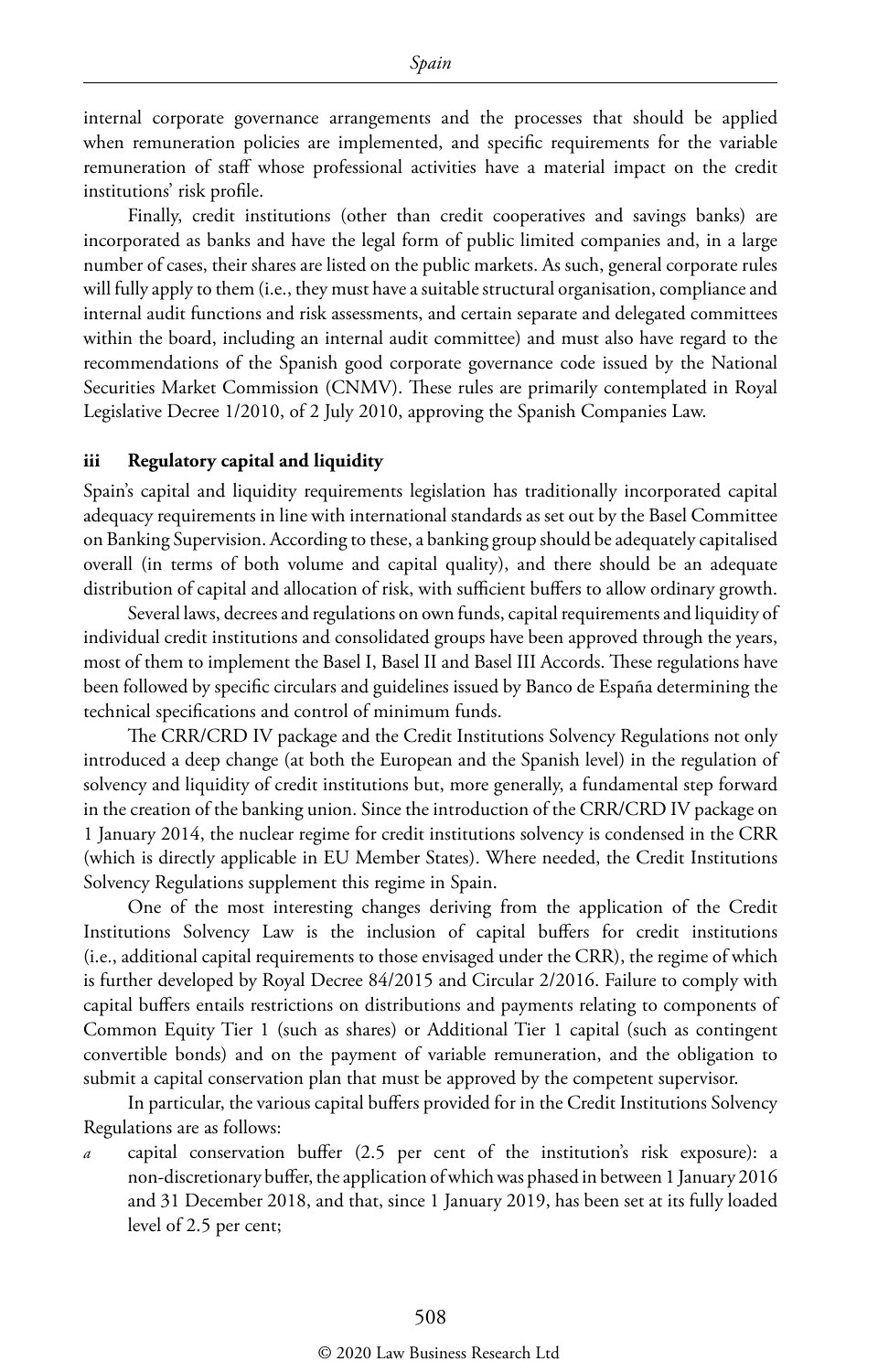- *b* countercyclical capital buffer: a specific buffer for each institution or group, which is calculated as the weighted average of the countercyclical buffer percentages applicable in each of the territories in which an institution has exposures. The countercyclical buffer percentage applicable to risk exposures in Spain is set by Banco de España and ranges between zero and 2.5 per cent (although this maximum percentage was phased in between 1 January 2016 and 31 December 2018). Banco de España has decided to maintain the countercyclical buffer percentage applicable to risk exposures in Spain for the first quarter of 2020 at zero per cent (as it was set up for the immediately preceding quarters); $^{10}$
- buffers for global systemically important institutions (G-SIIs) and other systemically important institutions (O-SIIs): buffers specifically applicable to certain institutions by reason of their systemic importance. The identification of institutions as G-SIIs or O-SIIs is decided by Banco de España, which must annually review the classification it has carried out. Banco de España also has to set the buffer to be maintained by each type of institution, which, in the case of G-SIIs, will range from 1 to 3.5 per cent (depending on the subcategory to which each G-SII belongs), and in the case of O-SIIs, may not exceed 2 per cent. These buffers have applied since 1 January 2016, with partial fulfilment between 1 January 2016 and 31 December 2018, and full application since 1 January 2019. The only credit institution identified by Banco de España as a G-SII for 2020 is Banco Santander, which belongs to subcategory A. The capital buffer it needs to meet in 2020 is equivalent to 1 per cent of its total risk exposure (on a consolidated basis). In addition, Banco de España has confirmed that Banco Santander will maintain its status as a G-SII for 2021, and that the G-SII capital buffer applicable to the entity in that year will amount to 1 per cent of its total risk exposure on a consolidated basis. The following credit institutions have been classified as O-SIIs by Banco de España for 2020: Banco Santander, BBVA, CaixaBank, Bankia and Banco Sabadell; $11$  and
- *d* systemic risk buffer: a buffer that may be set by Banco de España to cover non-cyclical systemic or macroprudential risks where there is a risk of disruption in the financial system with the potential to have serious negative consequences for the financial system and the real economy.

Regarding liquidity, the Credit Institutions Solvency Law states that Banco de España will assess the specific business model of the credit institution, its corporate governance procedures and systems, supervision and evaluation findings, and all systemic liquidity risks that may hinder the integrity of the financial markets. Royal Decree 84/2015 provides that credit institutions should have solid strategies, policies, procedures and systems in place for the identification, management and measurement of liquidity risk, proportional to the nature, scale and complexity of their activities. In particular, Banco de España requires credit institutions to develop methods for monitoring funding positions, identify the assets free of charges available in emergency situations, have liquidity risk reduction tools such as

<sup>10</sup> Banco de España press release dated 20 December 2019, available at www.bde.es/f/webbde/GAP/ Secciones/SalaPrensa/NotasInformativas/19/presbe2019\_80.pdf.

<sup>11</sup> Banco de España press release on the setting of the capital buffers for systemic institutions for 2020, dated 25 November 2019, available at www.bde.es/f/webbde/GAP/Secciones/SalaPrensa/NotasInformativas/19/ presbe2019\_73en.pdf.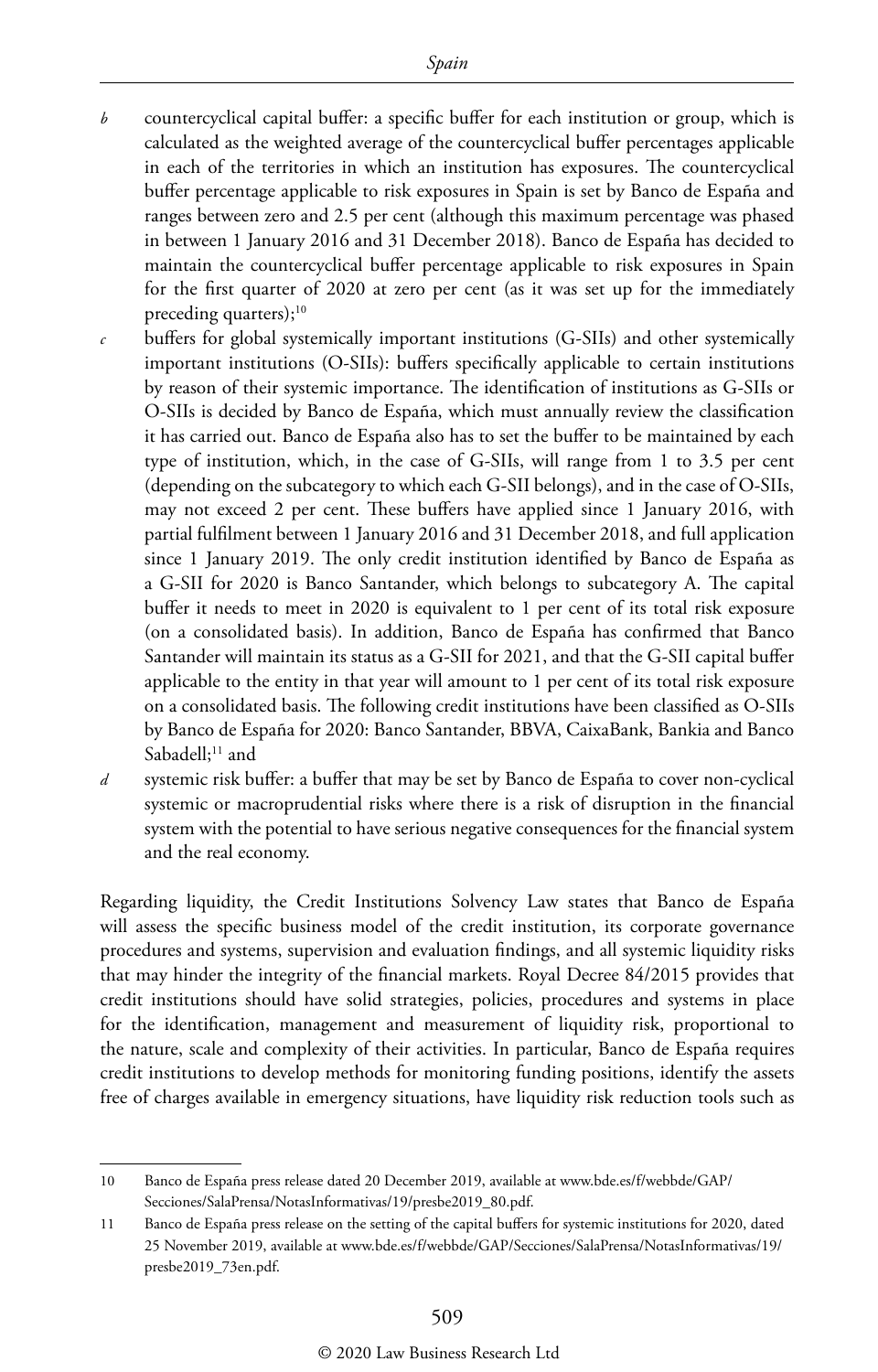liquidity buffers, or an adequate diversification of financing sources, that allow them to face financial stress scenarios, and prepare contingency plans taking into account the impact of different scenarios on the various liquidity profiles. If Banco de España considers that a credit institution has lower than adequate liquidity levels, it may require the adoption of measures to reinforce liquidity, taking into account the situation of the credit institution or group.

Additionally, the CRR II/CRD V package will introduce important changes to the prudential framework, such as:

- a harmonised prescriptive minimum level of total loss absorbing capacity (TLAC) for all G-SIIs, which will be introduced into the CRR through a new requirement for (loss-absorption) own funds and eligible liabilities; the aim of which is to require G-SIIs to hold a sufficient amount of highly loss-absorbing (bail-inable) liabilities to ensure smooth and fast absorption of losses and recapitalisation in the event of a resolution;
- *b* a binding leverage ratio requirement for all credit institutions (to act as a backstop to the risk of excessive leverage during economic upturns), as well as an additional leverage ratio buffer for all G-SIIs;
- *c* a binding net stable funding ratio, which indicates that a credit institution holds sufficient stable funding to meet its funding needs over a one-year horizon under both normal and stressed conditions (thereby preventing liquidity crises);
- *d* incentives for investments in infrastructures and small and medium-sized enterprises (SMEs) through discounts of capital requirements in consideration for the exposures to these investments; and
- a requirement for third-country institutions with significant activities in the EU to have an EU intermediate parent undertaking.

#### **iv Recovery and resolution**

The BRRD introduced rules of minimum harmonisation in Member States' national laws by setting out common tools for the prevention and resolution of crises of banks and certain investment firms. This framework was completed by the SRMR, which complements the SSM and aims to manage swiftly and in orderly fashion possible crises of larger institutions in the euro area and other participating Member States. The SRMR includes a central resolution authority, the SRB, and a Single Resolution Fund financed by *ex-ante* contributions from the financial industry. The BRRD has been partially implemented in Spain through the Recovery and Resolution Regulations, which were initially approved as a consequence of the subscription of the MOU and which constituted a major achievement in the Spanish regulatory landscape. These rules establish specific administrative resolution proceedings only available with respect to credit institutions and investments firms (different from insolvency court proceedings applicable to all entities) to intervene in failing or non-viable institutions when the public interest and financial stability is at stake.

The Recovery and Resolution Regulations foresee three phases (as described below) that correspond to the various stages in the deterioration of an institution's financial situation. The rules governing each of these phases are based upon the following two main principles:

the separation of supervisory and executive resolution functions. The supervisory powers in the early intervention phase are entrusted to Banco de España or the ECB for credit institutions, and the CNMV for investment firms; the resolution powers in the pre-emptive resolution phase are entrusted to Banco de España as regards credit institutions, and the CNMV as regards investment firms; and the FROB holds the resolution powers in the executive phase; and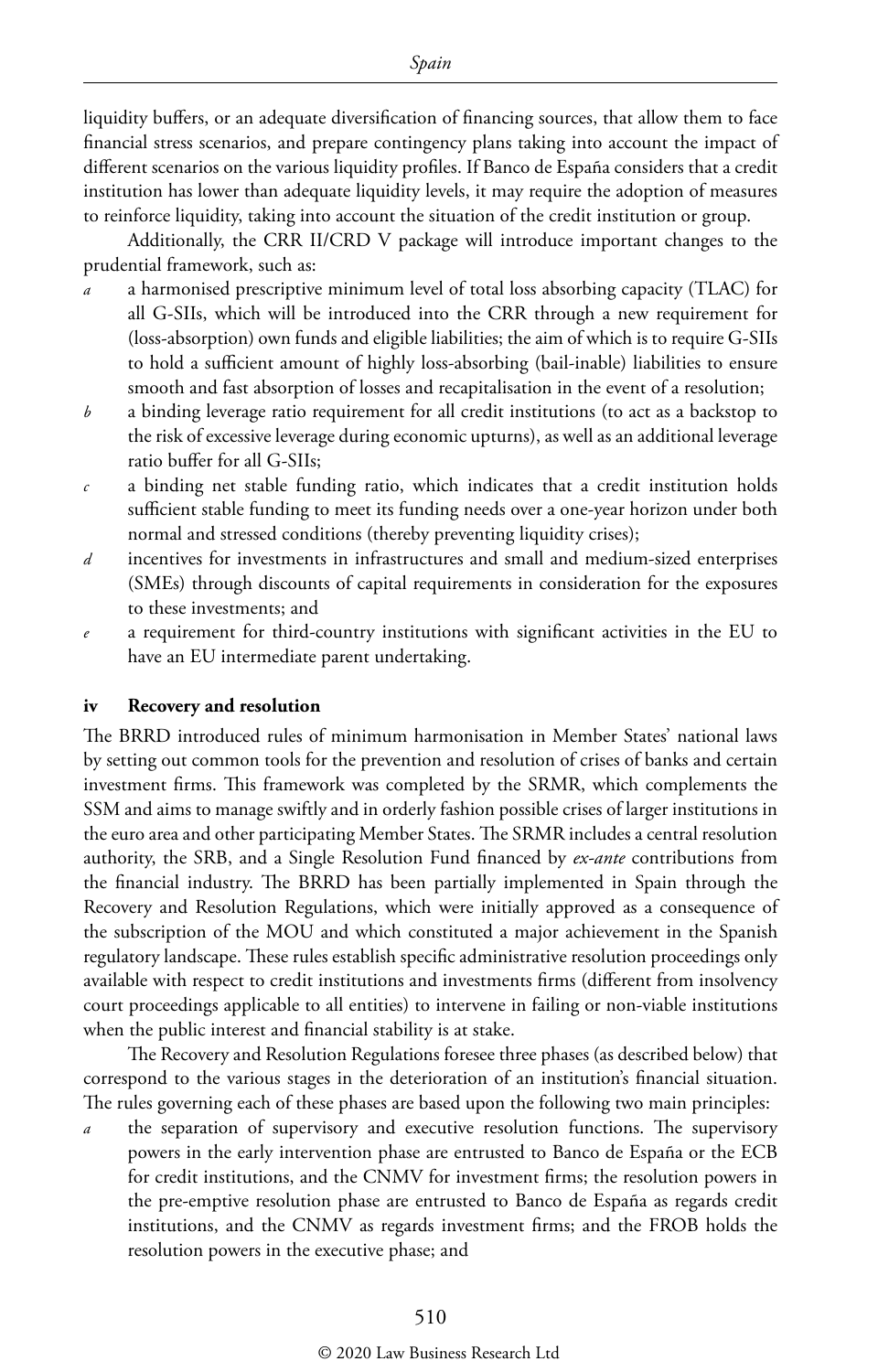*b* public resources cannot be used to fund recovery and resolution proceedings, the cost of which must be borne first by the shareholders of the institution under resolution, second by certain creditors, and finally by the credit institutions and investment firms sector (if needed).

#### *Early intervention phase*

Prior to any breach of the solvency, regulatory or disciplinary rules, or the declaration by the competent authority of any of these three phases, an institution must draw up and periodically update a recovery plan elaborating on the measures and actions to be taken to restore its financial position should it deteriorate significantly. The plan must be approved by the institution's board of directors and reviewed by the relevant supervisor.

The early intervention phase will be declared by the relevant supervisor when an institution or a parent of a consolidated group of institutions breaches, or is likely to breach, solvency, regulatory or disciplinary rules, provided that it is foreseeable that the institution will be able to overcome the situation by its own means. The early intervention measures that can be adopted by the relevant supervisor include, without limitation, requiring the removal of one or several members of the governing body of the institution, convening a general meeting and proposing items on its agenda, or requiring the board of directors of the institution to draw up a plan for restructuring the institution's debt or requiring changes to be made to its business strategy.

#### *Pre-emptive resolution phase*

As a preventive measure and to facilitate the eventual resolution of an institution, the pre-emptive resolution authority must draw up, approve and maintain a resolution plan for each individual institution or consolidated group that falls under its remit. Among other measures, it must consult the FROB, the relevant supervisors and the resolution authorities from those jurisdictions in which an institution or group has established a significant branch.

When drawing up the report, the pre-emptive resolution authority must determine whether the individual institution or consolidated group is resolvable (as this term is defined in Article 15(1) of the BRRD). Should any obstacles to the resolution of the institution be identified, the 'non-resolvable' institution must propose measures to reduce or remove them. These measures have to be approved by the relevant pre-emptive resolution authority. If it does not consider the proposed measures to be sufficient, it may request the relevant institution to adopt alternative measures (in particular, any of those foreseen in Article 17(5) of the BRRD as transposed into Spanish law).

#### *Executive resolution phase*

An institution will be resolved when all of the following circumstances have been met:

- *a* it is non-viable (as this term is defined in the Recovery and Resolution Law, mirroring the definition included in the BRRD) or it is reasonably foreseeable that it will become so in the near future, as this shall be determined by the relevant supervisor after consultation with the relevant pre-emptive resolution authority and the FROB. In any event, when the board of directors of an entity considers that it is non-viable, it must immediately notify the relevant supervisor, which in turn will promptly communicate it to the FROB and the pre-emptive resolution authority;
- *b* there is no reasonable prospect that private sector measures, supervisory measures (such as the early intervention measures) or the conversion or redemption of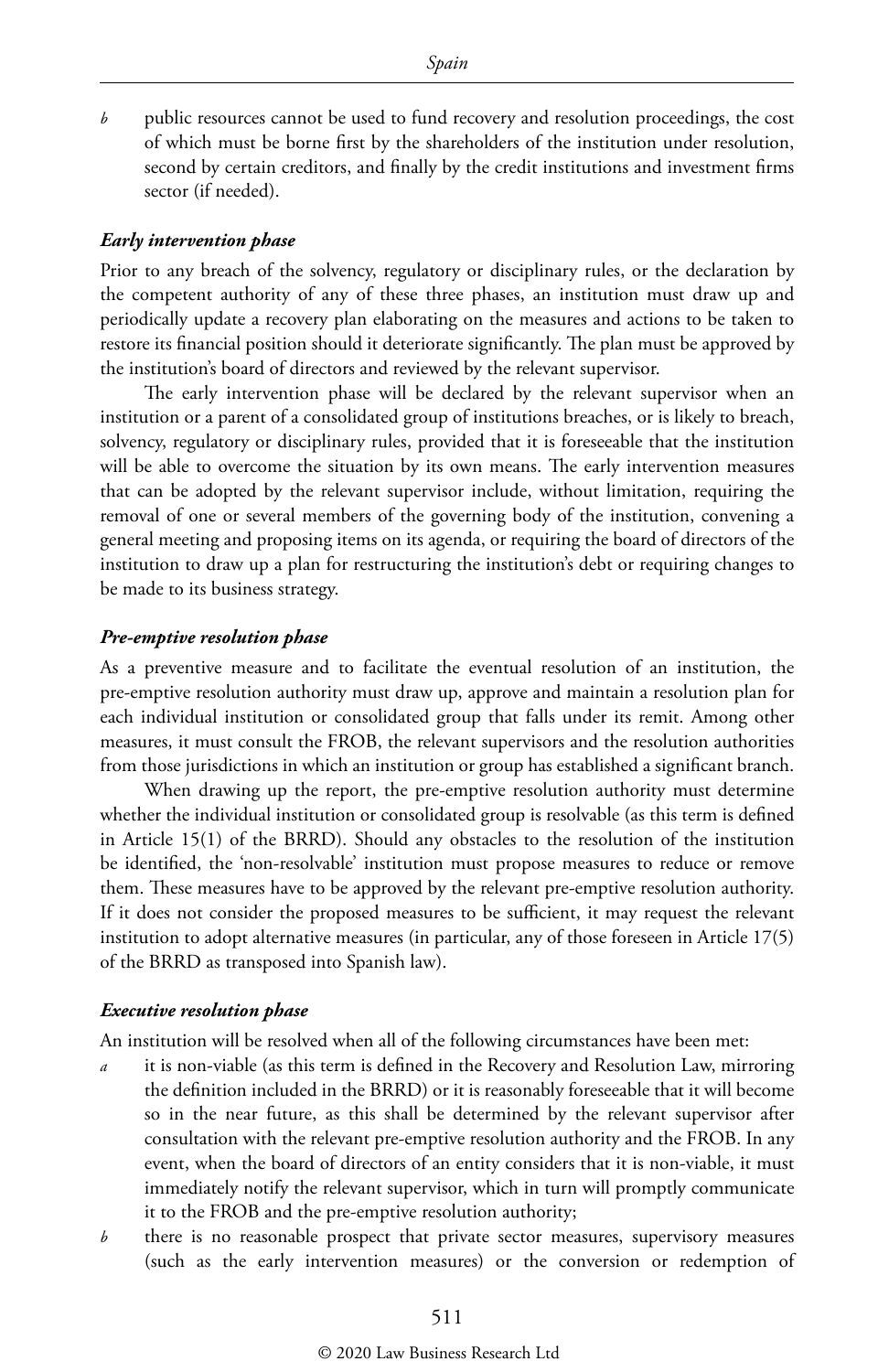capital instruments<sup>12</sup> will prevent the institution from becoming non-viable within a reasonable period of time, as assessed by the FROB in close cooperation with the relevant supervisor; and

*c* for reasons of public interest, it is necessary or advisable to proceed with the institution's resolution rather than liquidating it or winding it up in the applicable insolvency proceedings, as determined by the FROB.

When the above circumstances have been met, the execution phase of the resolution process will open and will normally entail the replacement of the institution's board of directors, managing directors or similar officers (although the FROB may maintain them) with the person or persons appointed by the FROB to manage the institution under its supervision. The resolution tools available to the FROB are:

- *a* the sale of the institution's business:
- *b* the transfer of assets or liabilities to a bridge entity;
- *c* the transfer of assets or liabilities to an asset management company; and
- *d* internal recapitalisation (the Spanish bail-in tool).

The Spanish bail-in resolution tool is specifically envisaged in the Recovery and Resolution Law, which allows resolution authorities to write-down or convert into capital all an institution's liabilities (including senior debt) not expressly excluded by the Resolution and Recovery Law (or by an express decision of the FROB)<sup>13</sup> to recapitalise the institution. This tool may be used to recapitalise the institution so that it can again meet the conditions to resume its activities and market confidence in it is restored, or to convert into capital or reduce the principal amount of the credits or debt instruments transferred through the use of the other resolution tools referred to previously. When using the Spanish bail-in tool, the FROB will require the body, or person or persons in charge of the management of the institution under resolution to submit an activities reorganisation plan containing the necessary measures to restore the long-term viability of the institution, or of a portion of its business, within a reasonable time frame.

Moreover, the Recovery and Resolution Law has created a National Resolution Fund financed by the credit institutions and investment firms themselves, which, under certain circumstances, will finance the resolution measures adopted by the FROB (briefly, when there are losses arising from a resolution process that have not been covered entirely by the eligible liabilities).

The EU resolution framework (consisting of the BRRD and the SRMR) requires all credit institutions to comply with institution-specific minimum requirement for own funds and eligible liabilities (MREL) at all times by holding easily bail-inable instruments to ensure that sufficient financial instruments are available for write-down or conversion into equity in the case of resolution (susceptible to bail-in). The MREL is the EU standard for bail-in capital and is designed based on case-by-case assessments as a percentage of total liabilities and own

<sup>12</sup> The Recovery and Resolution Law foresees that the FROB may agree to the redemption or conversion of certain capital instruments, which will be done either separately from the use of any resolution tool (including internal recapitalisation) or with any of the available resolution tools (provided that the circumstances triggering the resolution process are met).

<sup>13</sup> The excluded liabilities set forth in the Recovery and Resolution Law are those listed in Article 44(2) of the BRRD.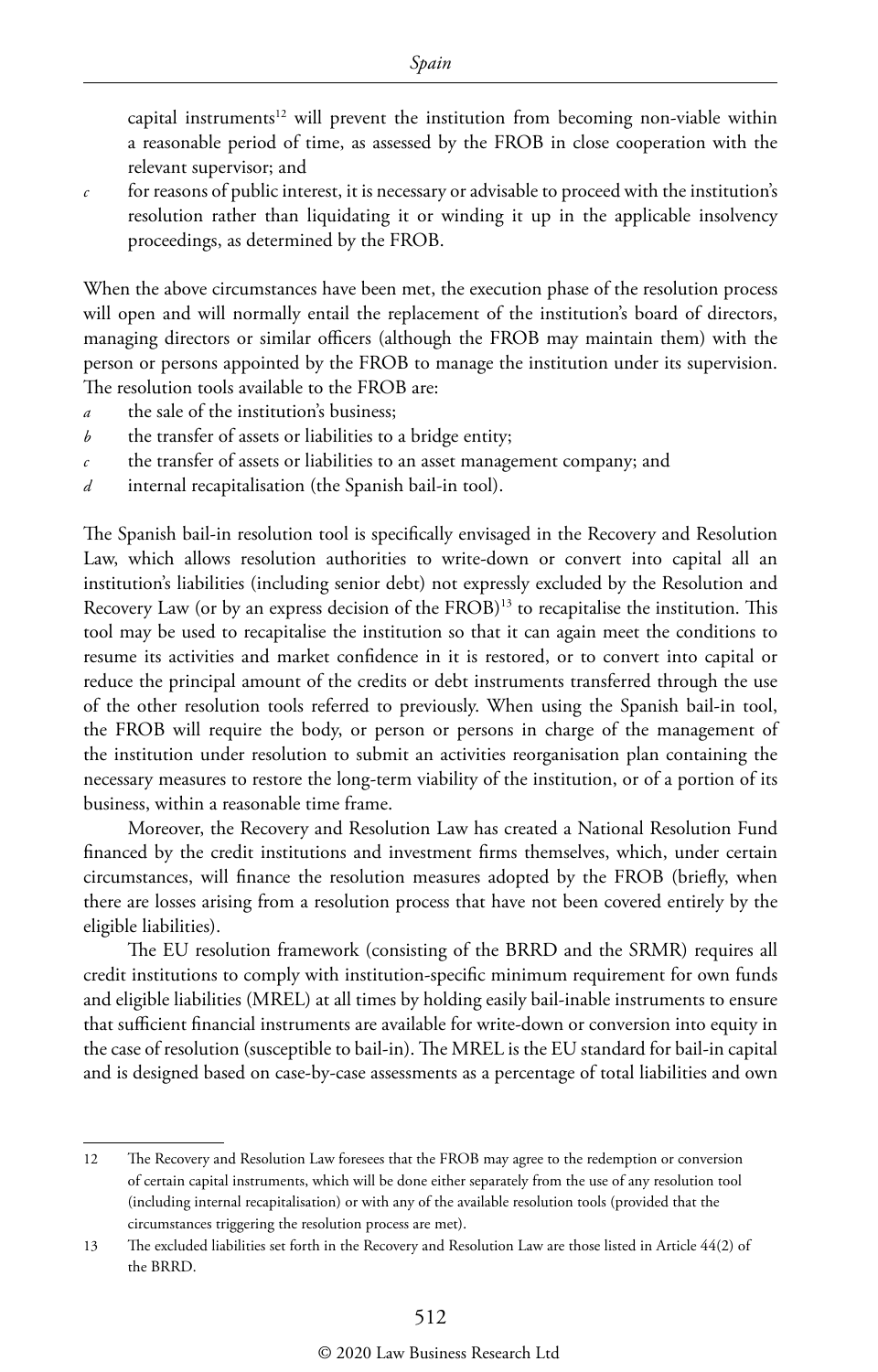funds. To achieve a more credible bail-in tool, the BRRD II and SRMR II have enhanced the existing rules on subordination of MREL instruments and oblige G-SIIs and other large banks referred to as 'top-tier banks' (banks with a balance sheet size greater than  $\epsilon$ 100 billion) to comply with MREL with a high percentage of subordinated liabilities (those that absorb losses before other ordinary liabilities). National resolution authorities may also select other banks (non-G-SIIs, non-top tier banks) and subject them to the top-tier bank treatment.

Additionally, the BRRD II has introduced a new moratorium tool available to supervisory and resolution authorities allowing for the suspension of certain bank contractual obligations towards third parties (including covered deposits) for a short period of time in resolution and in the early intervention phase. This tool would limit the excessive withdrawal of deposits in a bank resolution for a few days to provide authorities with additional time to manage banking crises with liquidity support.

#### **IV CONDUCT OF BUSINESS**

#### **i Conduct of business rules**

According to the Credit Institutions Solvency Law, credit institutions rendering services in Spain, whether domestic entities or foreign entities authorised in another Member State that open a branch or provide cross-border services in Spain, must observe the applicable rules setting out the discipline of credit institutions, as well as those enacted in the interest of the general good, whether they are dictated by the state, autonomous communities or local entities.

The general good includes, inter alia, protection of the recipients of services, protection of workers, consumer protection, preservation of the good reputation of the national financial sector, prevention of fraud and protection of intellectual property.

Some conduct of business rules relate to compliance with regulations on advertising (i.e., a prohibition of misleading or subliminal advertising, aggressive commercial practices), or to conduct that may injure or is likely to injure a competitor, and to consumer-related matters. Credit institutions are subject to Spanish regulations protecting financial services users, and they must establish consumer services departments and a customer ombudsman to handle complaints about individuals or legal persons who are deemed users of their financial services.

Further, a credit institution must make certain information and services available to customers, including:

- *a* the existence of a customer service department and of a customer ombudsman, as the case may be, including postal and email addresses;
- *b* its obligation to serve and resolve customers' complaints within two months;
- *c* the existence of and contact information for Banco de España's complaints service;
- *d* its internal customer service regulations; and
- references to the legislation in force on transparency and protection of financial services customers.

In addition, there are rules on the delivery of contracts and a number of specific provisions regarding the valid incorporation of terms into consumer contracts (some of which have been the subject of legal debate after several Supreme Court decisions declaring null and void certain terms traditionally used by Spanish banks).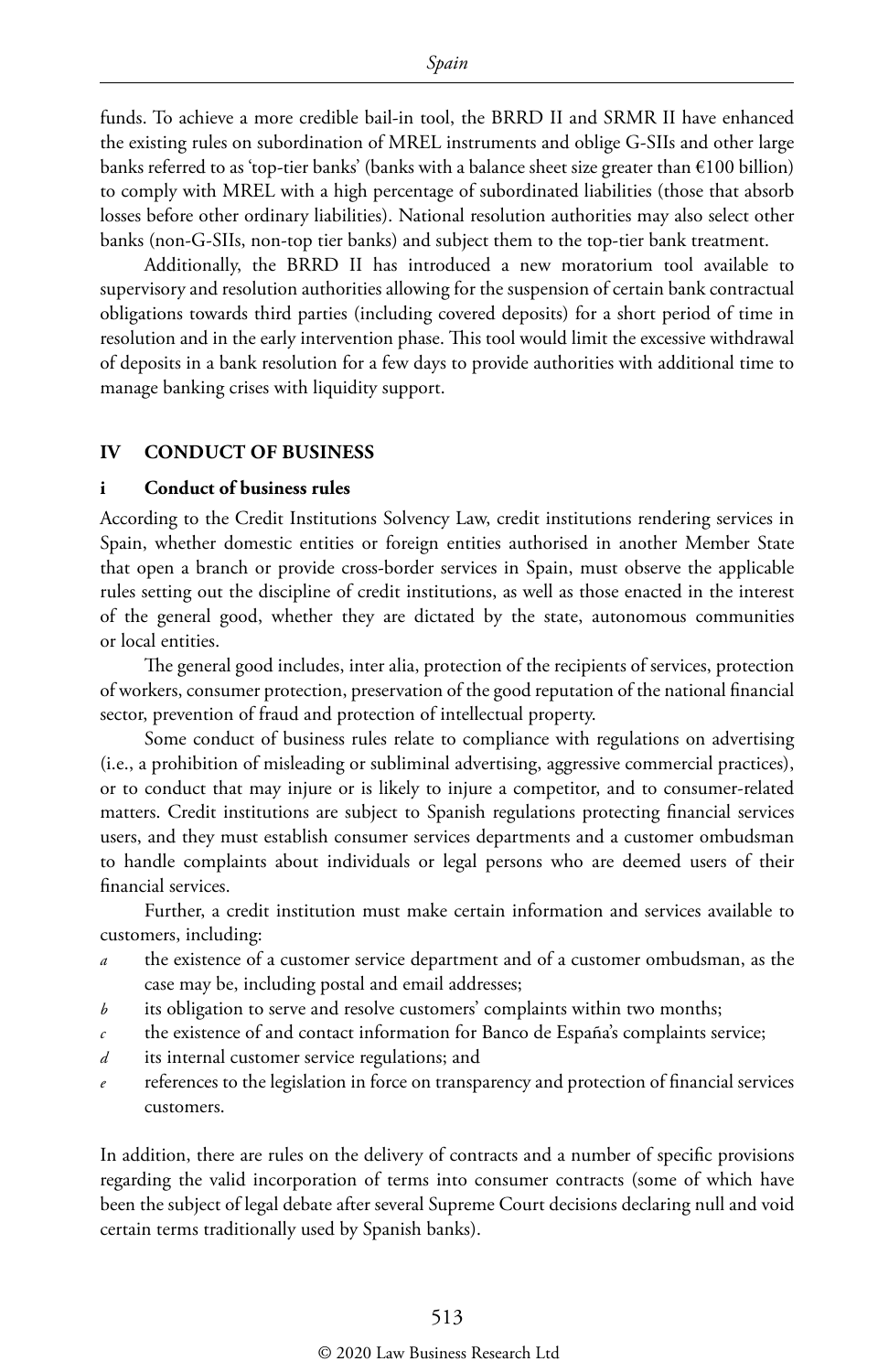In addition to the foregoing, a number of rules regarding the protection of consumers of investment services apply to credit institutions (categorisation of investors, delivery of appropriate and comprehensible information on the financial instruments and investment strategies offered to the customer, etc.), including rules to check that the conduct of credit institutions is sufficiently diligent, and guidelines issued by the CNMV that should be followed by credit institutions. In this regard, Ministerial Order ECC/2316/2015 of 4 November 2015 on information obligations and the classification of financial products and CNMV Circular 1/2018, of 12 March 2018, on warnings in connection with certain financial products, are especially noteworthy, as they establish certain information and classification obligations that must be observed by institutions that market specific financial products. Credit institutions are specifically included within the subjective scope of these pieces of secondary legislation.

Moreover, legislation on consumer protection and on evictions in cases of mortgage default is aimed at reinforcing the protection of some vulnerable mortgage debtors. The main pieces of legislation in connection with this matter are:

- *a* Royal Decree Law 6/2012, of 9 March 2012, on urgent measures to protect mortgage debtors without resources (Royal Decree-Law 6/2012), as amended by Royal Decree-Law 5/2017, of 17 March 2017 (Royal Decree-Law 5/2017), which provides for a series of mechanisms to protect mortgage debtors at risk of social exclusion, the main pillar of which is the creation of a Code of Good Practice for the viable restructuring of debts guaranteed by main-residence mortgages. This Code – which, although it provides for voluntary accession, has been signed by the vast majority of credit institutions operating in Spain – envisages three consecutive stages of action with the purpose of accomplishing the restructuring of the relevant mortgage debt;
- *b* Law 1/2013, of 14 May 2013, on measures to reinforce the protection of mortgage debtors, the restructuring of debt and social renting, which established a four-year moratorium from 15 May 2013 on evictions on mortgagors in a situation of extreme difficulty from their principal residence (which was extended for three more years by Royal Decree-Law 5/2017, and for four additional years therefrom until May 2024 by Royal Decree-Law 6/2020, of 10 March 2020, by which urgent measures are taken in the economic field and for the protection of public health);
- *c* Law 25/2015, of 28 July 2015, on a second chance mechanism, diminishing the financial burden and other socially related measures, which, inter alia, sets out a number of protections for debtors within their insolvency proceedings (including the possibility of release from all debts in cases where the debtor's assets do not cover his or her aggregate debts), improves the Code of Good Practices in relation to mortgage debtors without resources, as approved by Royal Decree-Law 6/2012, and broadens the scope of the application of the Code so that a greater number of debtors can benefit from it; and
- *d* Law 5/2019 and Royal Decree 309/2019 (see Section I).

#### **ii Spanish banking secrecy**

The duty of credit institutions to keep their clients' information confidential from third parties other than the supervisory authorities is a feature of the Spanish banking system and is codified in law. Credit institutions, their managers and directors, and significant shareholders and their managers and directors, must safeguard and keep strictly confidential all information relating to balances, operations and any other customer transactions unless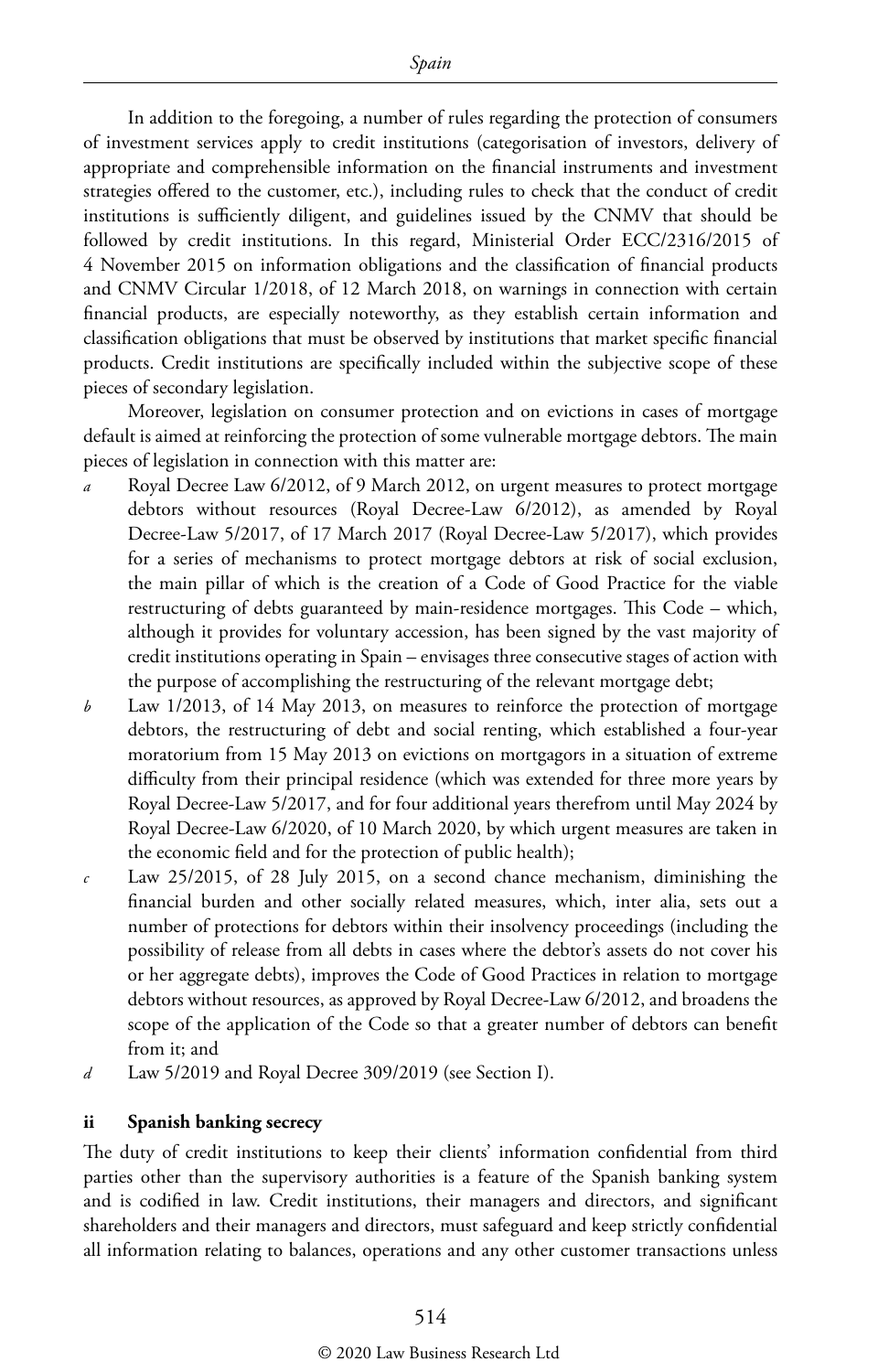required to disclose the same by an applicable law or the supervisory authorities. In these exceptional cases, the delivery of confidential data must comply with the instructions of the client or with those provided by the applicable law.

The sharing of confidential information between credit institutions within the same consolidated group is not subject to these restrictions.

Any breach of the aforementioned regulations will be deemed a serious offence, which may be punished according to the ordinary sanctions procedure provided under Spanish banking regulations.

#### **V FUNDING**

The main funding for Spanish credit institutions is based on deposits made by their customers. However, according to Banco de España, the global number of deposits taken from the private sector has decreased during the past few years.

Both capital and debt issuance have also been sources of funding. These instruments include (in addition to common shares) perpetual contingent convertible debt (which will normally qualify as Additional Tier 1 for solvency purposes), senior non-preferred debt (which was introduced by Royal Decree-Law 11/2017, of 23 June 2017, on urgent actions on financial matters, and which is a type of debt eligible as TLAC or MREL) and subordinated debt. These types of debt instruments must be verified by the relevant supervisor to confirm they meet the conditions established by the bank solvency regulations, and their issuance is subject to the securities market regulations. In this regard, the Securities Market Law imposes relevant restrictions on the conditions of issuance of these instruments when they are to be marketed to retail investors. In a nutshell, a tranche of the issuance, which shall amount to at least 50 per cent of its total value, has to be addressed to qualified investors, and the face value of the issued instruments cannot be lower than a certain amount (which varies depending on the specific features of the instrument and the nature of the issuer).

#### **VI CONTROL OF BANKS AND TRANSFERS OF BANKING BUSINESS**

#### **i Control regime**

The Spanish regime for the prudential assessment of Banco de España regarding acquisitions and increases of holdings in Spanish credit institutions is contemplated in the Credit Institutions Solvency Regulations. The regime set forth therein must be construed in light of the entry into force of the SSM and the distribution of competencies between the ECB and the NCAs set out in the SSM Regulations.<sup>14</sup>

According to the regime established on the occasion of the entry into force of the SSM, the acquisition of a significant holding is subject to a mandatory pre-acquisition non-opposition from the ECB. The corresponding application shall be notified through Banco de España. A significant holding is defined as the direct or indirect holding (taking into account conditions regarding aggregation laid down in the Spanish regulations) of

<sup>14</sup> Council Regulation (EU) No. 1024/2013 of 15 October 2013 conferring specific tasks on the European Central Bank concerning policies relating to the prudential supervision of credit institutions and Regulation (EU) No. 468/2014 of the European Central Bank of 16 April 2014 establishing the framework for cooperation within the Single Supervisory Mechanism between the European Central Bank and national competent authorities and with national designated authorities (the SSM Framework Regulation).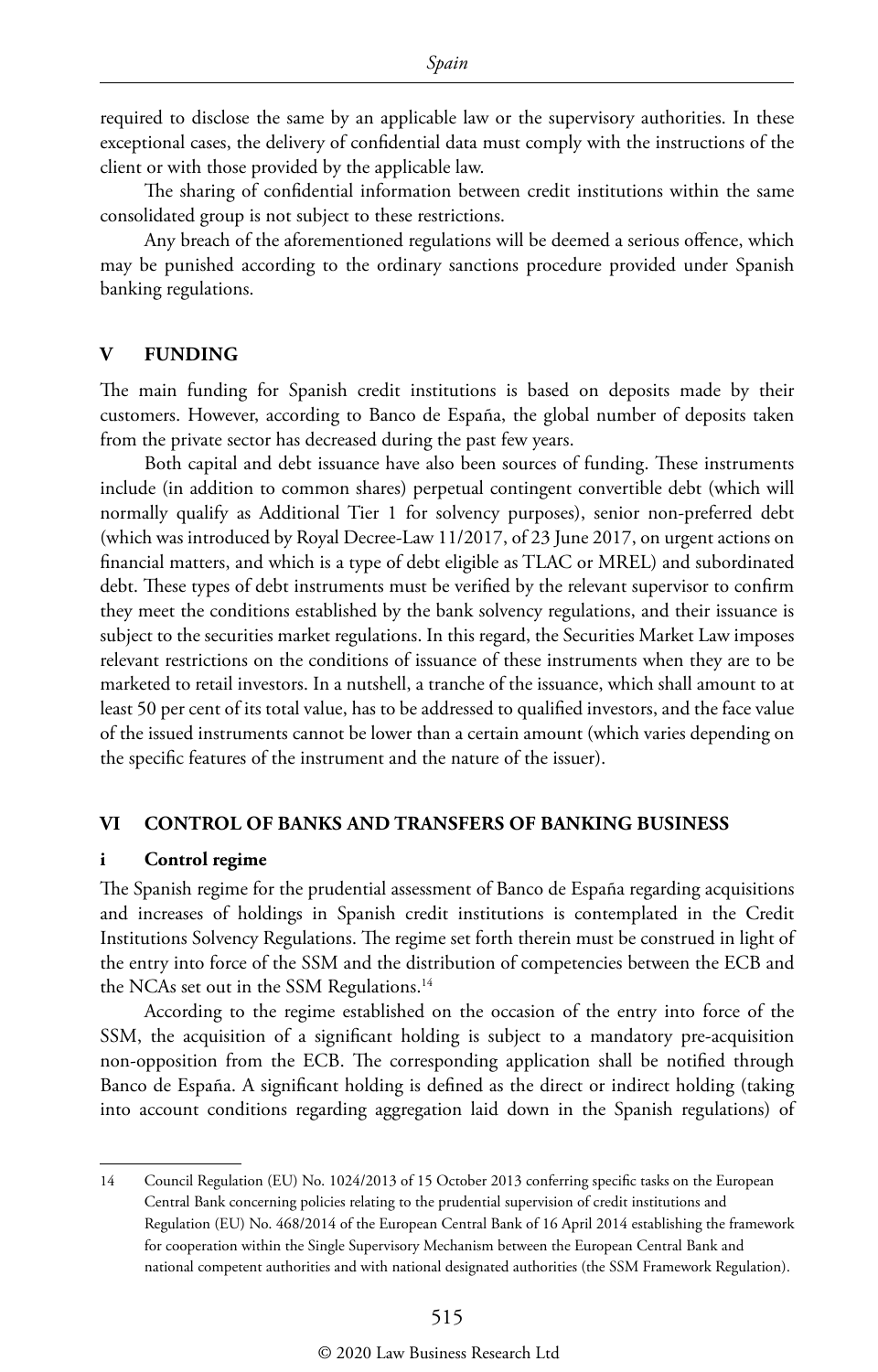shares in the issued share capital or voting rights of a Spanish credit institution in excess of 10 per cent, as well as any holding below that threshold that allows the holder to have a notable influence on the corresponding credit institution. In accordance with Article 23 of Royal Decree 84/2015, notable influence shall be deemed to exist when there is the capacity to appoint or dismiss a board member of the corresponding credit entity.

A similar prior control procedure shall be carried out if the owner of a significant holding intends to increase that holding up to or above 20, 30 or 50 per cent of the issued share capital or voting rights of a Spanish credit entity; or if, as a consequence of a potential acquisition, the relevant shareholder could acquire control of the Spanish credit institution.

The disposal of a significant shareholding in a Spanish credit entity, the reduction of a significant shareholding below 20, 30 or 50 per cent of the issued share capital or voting rights of a Spanish credit entity, or the loss of control of a Spanish credit entity require prior notification to the competent supervisory body.

Likewise, immediate written notification to both the competent supervisor and the relevant credit entity is required if, as a result of the acquisition, the acquirer would hold, either on its own or in concert with other entities, directly or indirectly, 5 per cent or more of the issued share capital or voting rights of a Spanish credit entity.

The obligation to seek non-opposition for a proposed acquisition or increase of qualifying shareholding falls on the acquirer. However, the Spanish bank whose shareholding may be acquired must notify the competent supervisor as soon as it becomes aware of the proposed acquisition.

Within the framework of the assessment of the suitability of a potential acquirer and the financial strength of the proposed acquisition, a report from the Commission for the Prevention of Money Laundering and Monetary Infractions is needed, the aim of which is to ensure that the relevant credit entity is managed in a prudent manner taking into account the influence that may be exercised by the acquirer.

Lastly, the new regulation enacted in the context of the covid-19 crisis (see Section VIII) has suspended the liberalised regime for non-EU and non-European Free Trade Association investors in certain strategic sectors related to public order, public health or public security (in which credit institutions are surely included) by implementing an *ex ante* administrative authorisation, which is required prior to the completion of any transaction that would result in foreign investors holding a percentage equal to or exceeding 10 per cent of the capital in the relevant Spanish company.

#### **ii Transfers of banking business**

The Spanish financial system has, during the past decade, moved towards greater consolidation, mainly for efficiency and profitability, in an increasingly mature financial market and as a consequence of the restructuring of the Spanish banking system. The need to strengthen solvency is also a key driving factor. Naturally, the same factors apply to transfers of banking business, particularly considering the crucial importance of size in gaining access to wholesale capital markets.

The transfer of banking business by virtue of mergers, total and partial spin-offs, or assignments of assets and liabilities, any legal or economic arrangement analogous to any such transaction, and any structural modification deriving from the foregoing, is subject, in addition to general corporate law, to regulatory approval from the Ministry of Economy, Industry and Competitiveness as set forth in the Credit Institutions Solvency Law and the Credit Institutions Solvency Regulations.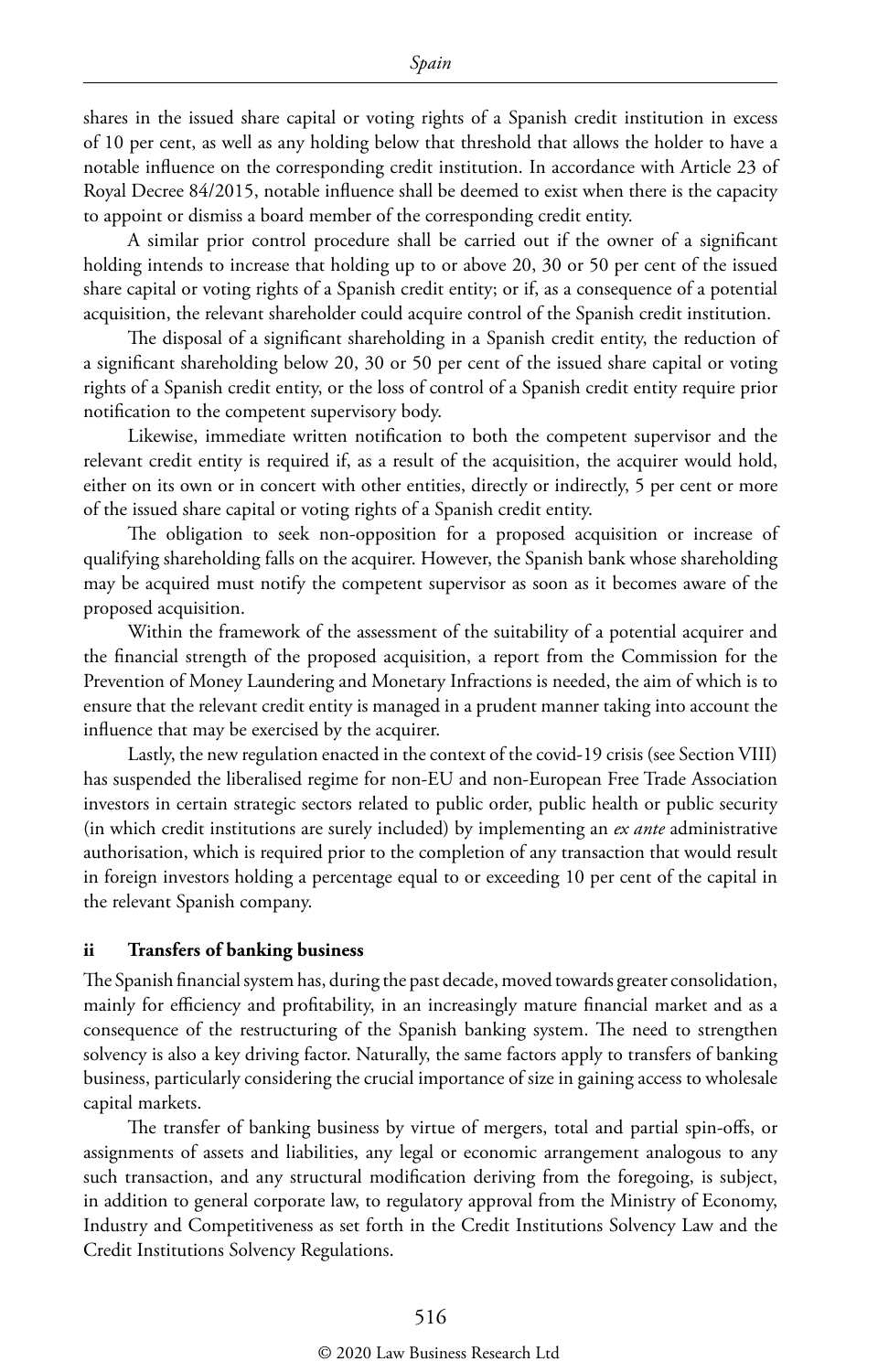Special regimes for the transfer of banking businesses are also set out in the Recovery and Resolution Regulations (see Section III.iv).

#### **VII THE YEAR IN REVIEW**

The economic growth of the Spanish economy in recent years has continued in 2019, allowing the Spanish GDP to grow by 1.9 per cent over the year, consolidating an environment of moderate growth that, however, has continued to slow down with respect to previous years. The Spanish economy was not immune to the geopolitical uncertainty that again dominated the landscape both domestically as a result of the two general elections in April and November given the struggle of the Socialist party to find allies to constitute a working majority in Congress, and the ongoing tensions between the Spanish and Catalan governments; and internationally, due mainly to the questions raised as to the United Kingdom's exit from the EU and the commercial tensions affecting the United States and China. Notwithstanding the geopolitical tensions, the lack of economic reforms and political uncertainty in Spain, the Spanish economy has continued to exhibit strength; in particular, private consumption has increased against a backdrop of ongoing job creation (the unemployment rate fell to 13.8 per cent in the fourth quarter of 2019, achieving the lowest unemployment rate since the last quarter of 2008), increased purchasing power as a result of lower inflation, a budgetary stimulus to household income and a decrease of the rate of saving.

As regards the performance of the Spanish banking sector during 2019, the quarterly earnings obtained in the third quarter of 2019 (the latest consolidated data available at the time of writing) were low, with total revenue falling 2.1 per cent year on year; loan-loss provisions on an aggregate basis rising in the third quarter of 2019, up 30.1 per cent year on year (compared with a drop of 70.4 per cent year on year in the third quarter of 2018); and operating costs on aggregate remaining flat. Banks continued to suffer from negative rates and interest revenue consequently remained weak, especially the interest margin, although this continues to be a key concern for the wider eurozone banking sector. Banking activity grew marginally: total assets increased by 2.8 per cent, reaching a total of  $\epsilon$ 2.65 billion. The number of staff and banking branches followed a similar trend in 2019, dropping by 33 and 44 per cent, respectively, compared with the maximum numbers of both seen in 2008. The inventory of lending to the domestic private sector continued to decline, falling by 1.5 per cent year on year as at November 2019. Finally, the sector's 2019 non-performing loan (NPL) rate in respect of lending to the domestic private sector was especially noteworthy: it experienced a decline of 16.8 per cent year on year as at September 2019. The NPL rate has continuously decreased, falling by approximately 69 per cent since the maximum level reached in December 2013.15

On the regulatory side, although legislative production slowed considerably in 2019, reforms that are likely to affect the activity of credit institutions (see Section I) were approved.

<sup>15</sup> Figures obtained from the BBVA Research Spanish Bank Data as at 17 February 2020, available at www.bbvaresearch.com/wp-content/uploads/sd/Spanish-banking-data.pdf.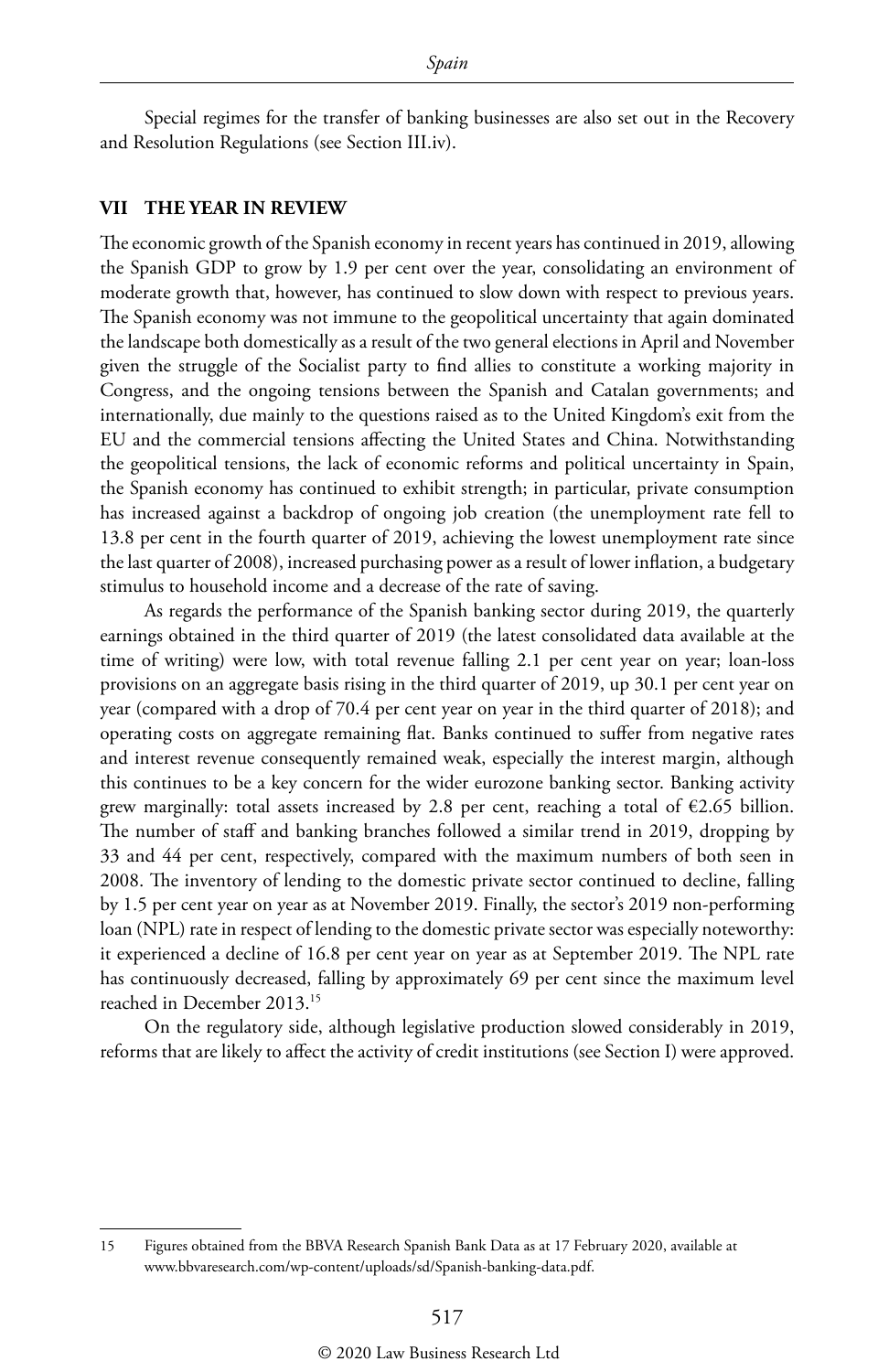#### **VIII OUTLOOK AND CONCLUSIONS**

Spanish credit institutions were deeply affected by the outbreak of the 2007 financial crisis, which gave rise to an incredibly sharp increase in the level of impaired assets (both NPLs and foreclosed real estate assets) and an abrupt slump in entities' profitability. To address these problems, an intense process of recapitalisation and restructuring of the sector took place, which was accompanied by the setting up of a new regulatory framework. As a consequence, the Spanish credit institution sector has notably concentrated and the solvency position of its actors has considerably improved, while at the same time the regulatory landscape applicable to credit institutions has changed notably. Thus, Spain's banking sector is now made up of fewer banks with adjusted risk profiles and improved corporate governance. Nevertheless, there is still room for more consolidation, particularly among medium-sized banks, which could benefit from holding stronger and diversified franchises, gaining size and diluting the impact of fixed-cost bases, while facilitating IT and digitisation investments and accessing funding markets more easily.

Despite a significant improvement in financial position of credit institutions during the past two years, the Spanish credit institution industry faces important challenges, the most notable of which are the following:

- *a* a high number of impaired assets accumulated in the balance sheet of credit institutions, which entities attempt to reduce;
- *b* a low interest rate environment in the eurozone, which is likely to persist in the short term, and which notably impacts the profitability of credit institutions;
- *c* increasingly demanding capital and liquidity requirements applicable to credit institutions (such as the TLAC requirement) as well as the new resolution framework that demands credit institutions to comply with MREL requirements, all introduced by the new banking reform package;
- *d* the need to undergo a digital transformation process to incorporate new digital and payment technologies to compete against new technologies and actors that differ from traditional credit institutions (e.g., fintech entities);
- *e* the restoration of customer confidence in credit institutions in light of the profuse consumer litigation against them and because of their crisis management reputation; and
- *f* climate change and the transition to a more sustainable economy and the need to comply with the requirements of upcoming laws in this field.

All such challenges will have to be faced in a context of political uncertainty, both domestically (although the recently elected Socialist party has managed to form the country's first coalition government, it lacks a parliamentary majority, thus requiring it to obtain the support of other political parties to promote and approve new laws that may affect the pace of reforms, enactment of laws, regulations and policies, and the speed the Spanish parliament may pass material changes in law) and internationally (mainly due to the rapid outbreak of covid-19, which has spread far beyond China and whose knock-on effect has now reached Europe, with Italy being hardest-hit, followed by Spain).

In the midst of the global crisis caused by the covid-19 pandemic, most European governments – Spain's among them – have adopted substantial and supportive budgetary measures for households, self-employed professionals and companies, particularly SMEs, which are particularly sensitive and significant in Spain, which should considerably soften the economic and social impact of this crisis. In particular, the Spanish government has recently approved Royal Decree-Law 8/2020, of 17 March 2020, of extraordinary urgent measures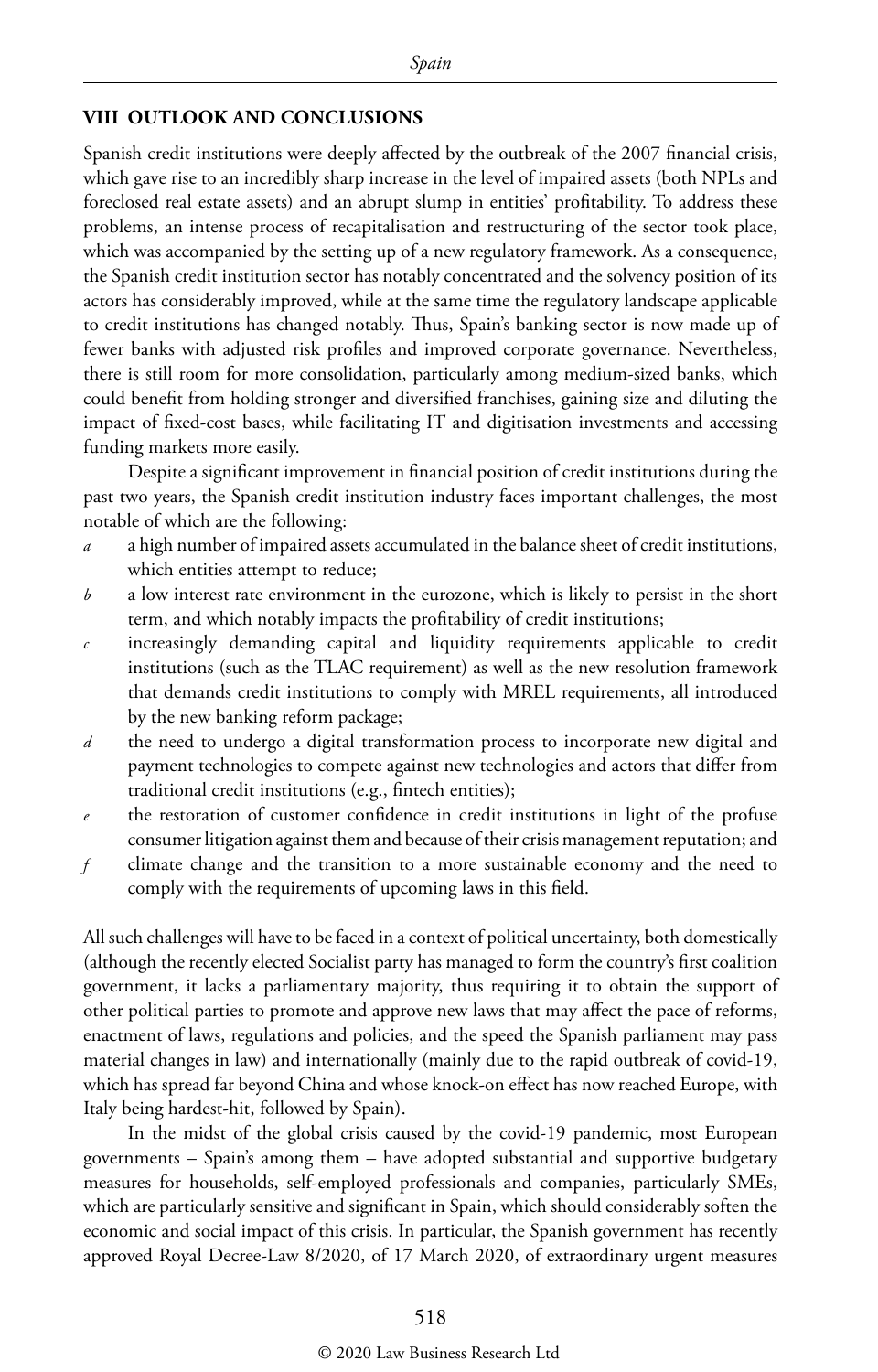to face the economic and social impact of covid-19, which was partially modified by Royal Decree-Law 11/2020, of 31 March 2020, on additional urgent measures to address the social and economic impact of covid-19 (Royal Decree-Law 8/2020), which follows Royal Decree 463/2020, of 14 March 2020, declaring the lockdown of the country from that date. The lockdown measures have resulted in an acute decrease in consumer demand and consumer spending; as a result, Spanish companies have seen their sales decline, and fear that this may potentially result in liquidity problems.

Royal Decree-Law 8/2020 includes, among a wide range of measures, a payment moratorium only available for particularly vulnerable mortgaged borrowers if their income has fallen as a result of the covid-19 health crisis. Qualifying borrowers may request a three-month moratorium from their credit institution up to one month after the lockdown has ended, which will lead to the suspension of the mortgage debt for the duration of the moratorium and will also prevent the lender from accelerating the mortgage loan and initiating any judicial or extrajudicial proceedings to recover the entire loan. Credit institutions must implement the moratorium within 15 days of it being requested. The payment moratorium entails an extension of the term of the loan for the same duration. Additionally, Royal Decree-Law 8/2020 also extends, *mutatis mutandis*, this payment moratorium for consumers deemed vulnerable allowing them to request the suspension of the obligations derived from financing contracts not secured by mortgages. Against this background, the European Banking Authority and the Banco de España have issued several guidelines on (1) the application by credit institutions of the regulatory framework for prudential supervision relating to NPLs and loans backed by public support measures (such as loans subject to mortgage or consumer moratoriums) in terms of classification, credit risk exposure and coverage of loans subject to mortgage or consumer moratoriums, and (2) supervisory expectations regarding loss provisioning standards; the ultimate aim of which is to avoid banks stopping the provision of financing that would otherwise impede households and companies from benefiting fully from the measures approved by the public authorities in the context of the covid-19 crisis.

Except for the moratorium on mortgage debt payments and the consumer finance moratorium, which apply solely to vulnerable persons under certain terms, there is no moratorium for the duty of fulfilling obligations arising from financial contracts and other borrowing instruments. To address this situation, the Spanish government has made available a line of public guarantees of up to  $\epsilon$ 100 billion to help (banking only) funding continue to flow to the real economy. To this end, the line of public guarantees approved by the government will be used to guarantee under certain conditions new loans and credit line facilities, as well as the renewals of pre-existing financing agreements granted by financing entities to eligible companies and self-employed professionals so they can meet their financing needs deriving from, inter alia, payment of wages, payment of invoices, working capital needs and other liquidity needs, including those arising from financial or tax payment obligations that become due and payable. In addition, the government has approved an additional line of public guarantees to support bank financing to tenants that are currently in socially and financially vulnerable situations and need liquidity to finance rent payments. This guarantee may cover up to a maximum of six monthly rent instalments.

The ECB has also adopted several important measures to ensure that credit institutions can continue to fulfil their role in funding the real economy and to facilitate banks' ability to absorb losses in an orderly manner as the economic effects of the covid-19 become apparent. In particular, the ECB has announced that its directly supervised banks can fully use their capital buffers, including the capital conservation buffer, and are allowed to operate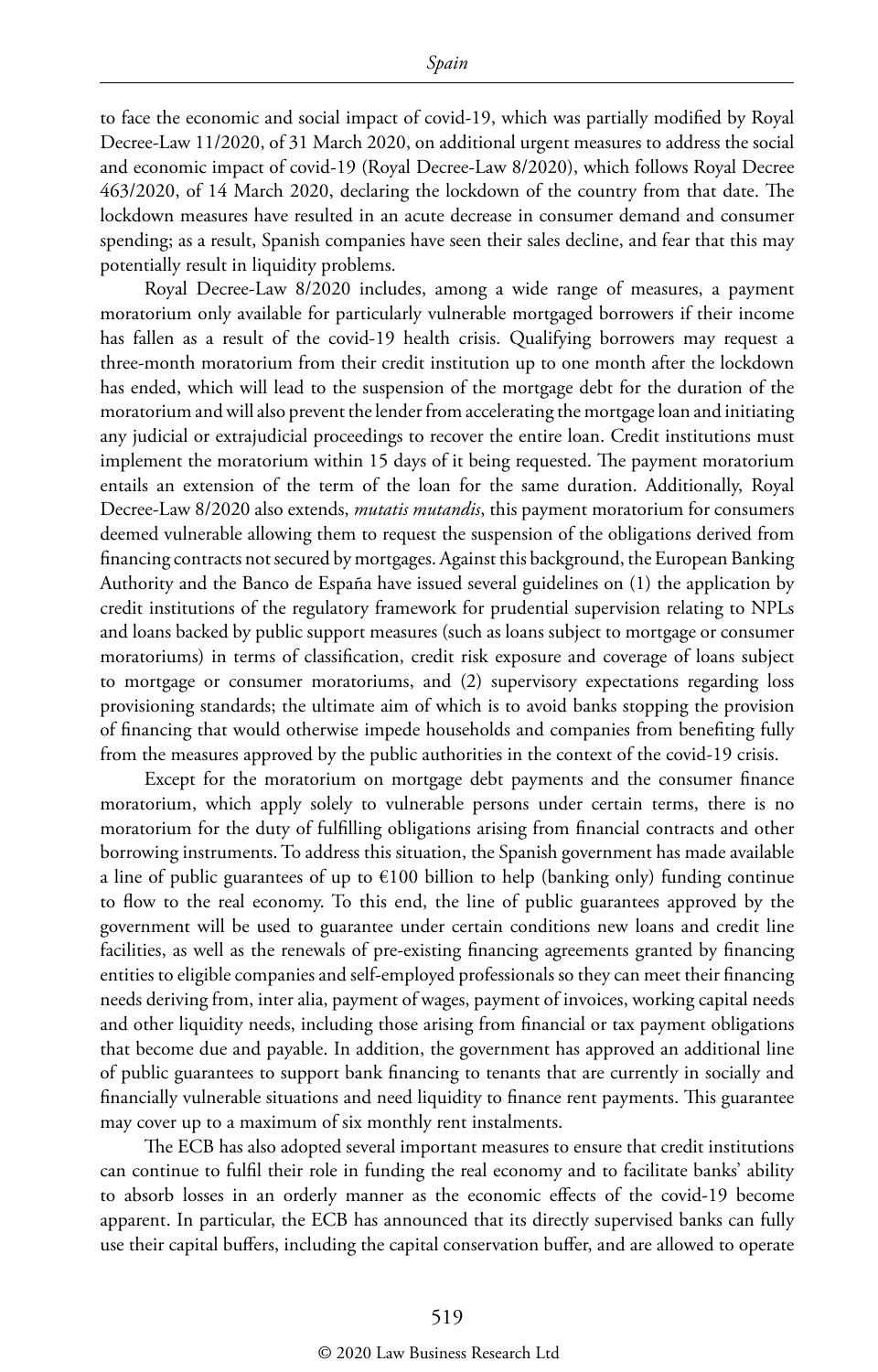temporarily below the level of the liquidity coverage ratio, in support of the economy. The ECB estimates that this capital relief will permit banks to absorb losses without triggering any supervisory actions up to  $\epsilon$ 1.8 trillion of loans to households and enterprises in need of extra liquidity. Other key measures include recommendations to refrain from adopting measures aimed at remunerating shareholders (such as dividends and share buy-backs), and the review of the variable pay of senior executives by deferring it for a longer period and increasing the portion that should be paid out in shares. Finally, the ECB has also announced the launch of a Pandemic Emergency Purchase Programme (PEPP) involving private and public sector securities under which it will purchase assets worth at least  $\epsilon$ 750 billion in 2020 and, if necessary, beyond the end of 2020. The PEPP is in addition to the  $E120$  billion increase the ECB announced to its existing  $\epsilon$ 20 billion monthly programme of asset purchases.

In any event, the economic and monetary measures to contain the covid-19 outbreak are expected to restore confidence and to assist credit institutions to overcome current demanding challenges, but the virus must be contained in the first place.

As regards other important regulatory developments in the first part of 2020, unrelated to the covid-19 crisis, Royal Decree-Law 6/2020, of 10 March 2020, by which urgent measures are taken in the economic field and for the protection of public health (Royal Decree-Law 6/2020), established that the SAREB will not be forced to dissolve despite the fact that its net equity is reduced to an amount less than half of the share capital (one of the legal causes of dissolution for Spanish companies), thus it will be able to continue performing the functions that were established by legal mandate until 2027. Royal Decree-Law 6/2020 also expands the type of financial institutions that can request their transformation into banks (currently, restricted only to EFCs and credit cooperatives). Accordingly, financial entities such as EDEs, payment services entities or investment services firms may also now benefit from an ad hoc transformation into banks process, particularly when they reach a certain size and choose to grow by becoming banking entities. This new framework should increase the competitiveness of Spain in retaining these financing entities if there is no agreement on relations between the European Union and the United Kingdom after 31 December 2020, and if they need to expand their business activities in Spain, as well as in a context where financing entities are considering their relocation strategies.

Moreover, on 18 February 2020, the Council of Ministers approved the submission to Parliament of a draft law aimed at promoting the adaptation of the financial regulatory and supervisory framework in the new digital context, which foresees, among other things, the creation of a regulatory sandbox. The sandbox will allow the testing and implementation of technological innovation projects in the financial system with full accommodation in the current legal and supervisory framework.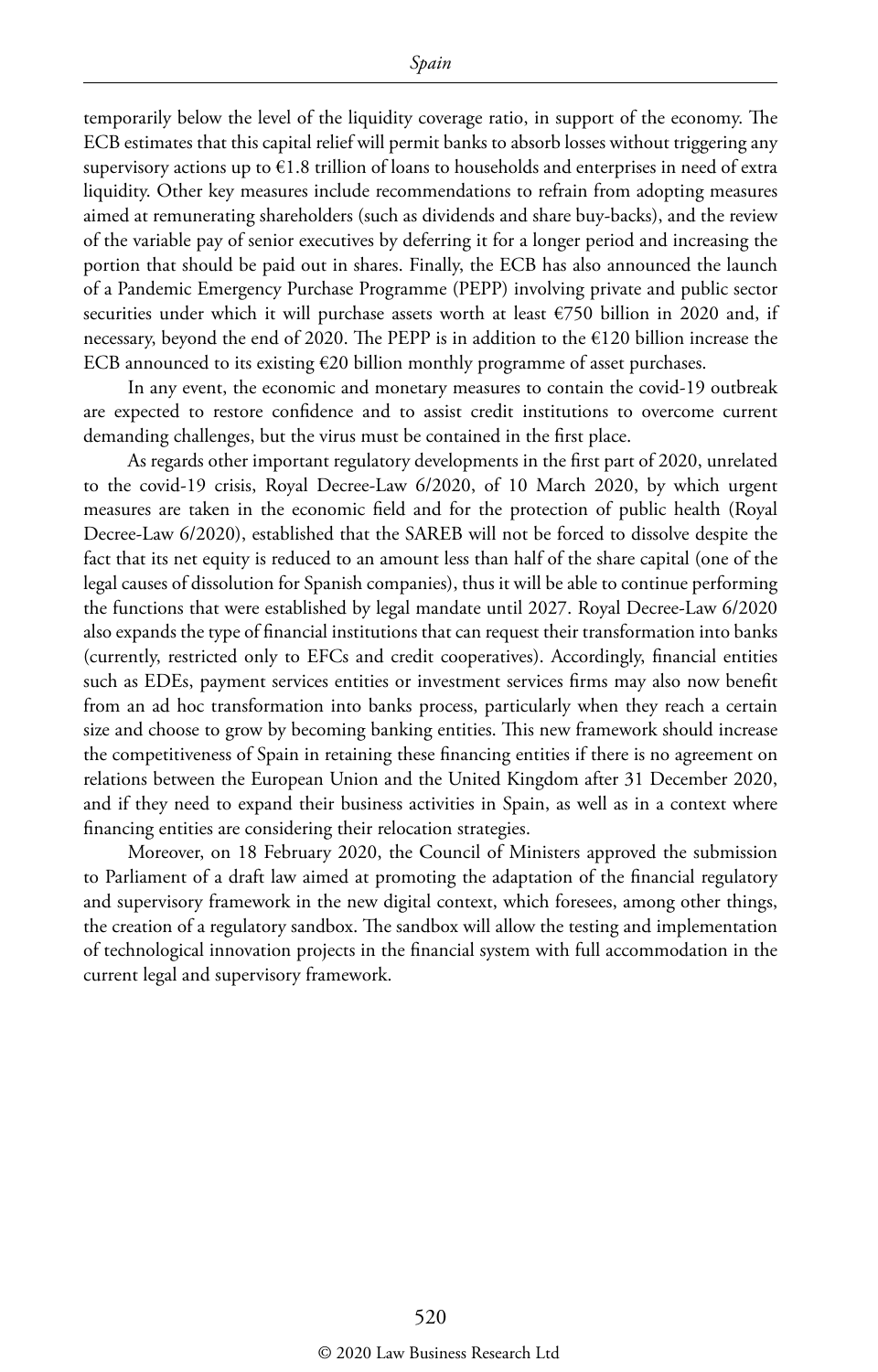# ABOUT THE AUTHORS

#### **JUAN CARLOS MACHUCA**

#### *Uría Menéndez Abogados, SLP*

Juan Carlos Machuca joined Uría Menéndez in Madrid in 1996, and has worked out of the firm's London office since January 2000. He is the current resident partner in London.

Mr Machuca's practice focuses on corporate law, banking, finance, regulatory matters, investment funds, private equity and capital markets. He also advises clients on M&A transactions and on insolvency and restructuring proceedings.

In 2007, Mr Machuca was one of the winners of the *Iberian Lawyer* 40 Under Forty awards, which recognise the achievements of the new generation of top lawyers in Spain and Portugal.

#### **ALFONSO BERNAR**

#### *Uría Menéndez Abogados, SLP*

Alfonso Bernar joined Uría Menéndez in Madrid in 2014, and has been based in the firm's London office since 2019.

Mr Bernar's practice focuses on mergers and acquisitions, and securities law. He also advises on wide-ranging corporate matters, such as corporate governance and national and international contracting, and regulatory aspects concerning financial activities, such as banking and investment and payment services.

Mr Bernar has been involved in numerous transactions, including all types of M&A deals and capital market transactions, including issuances, offers (public and private), listings and delistings on organised markets (regulated and unregulated) of shares, preferential subscription rights, bonds (simple, convertible, exchangeable and high yield), commercial paper, and in the defence and launching of tender offers, spin-offs and mergers and acquisitions involving public and private companies.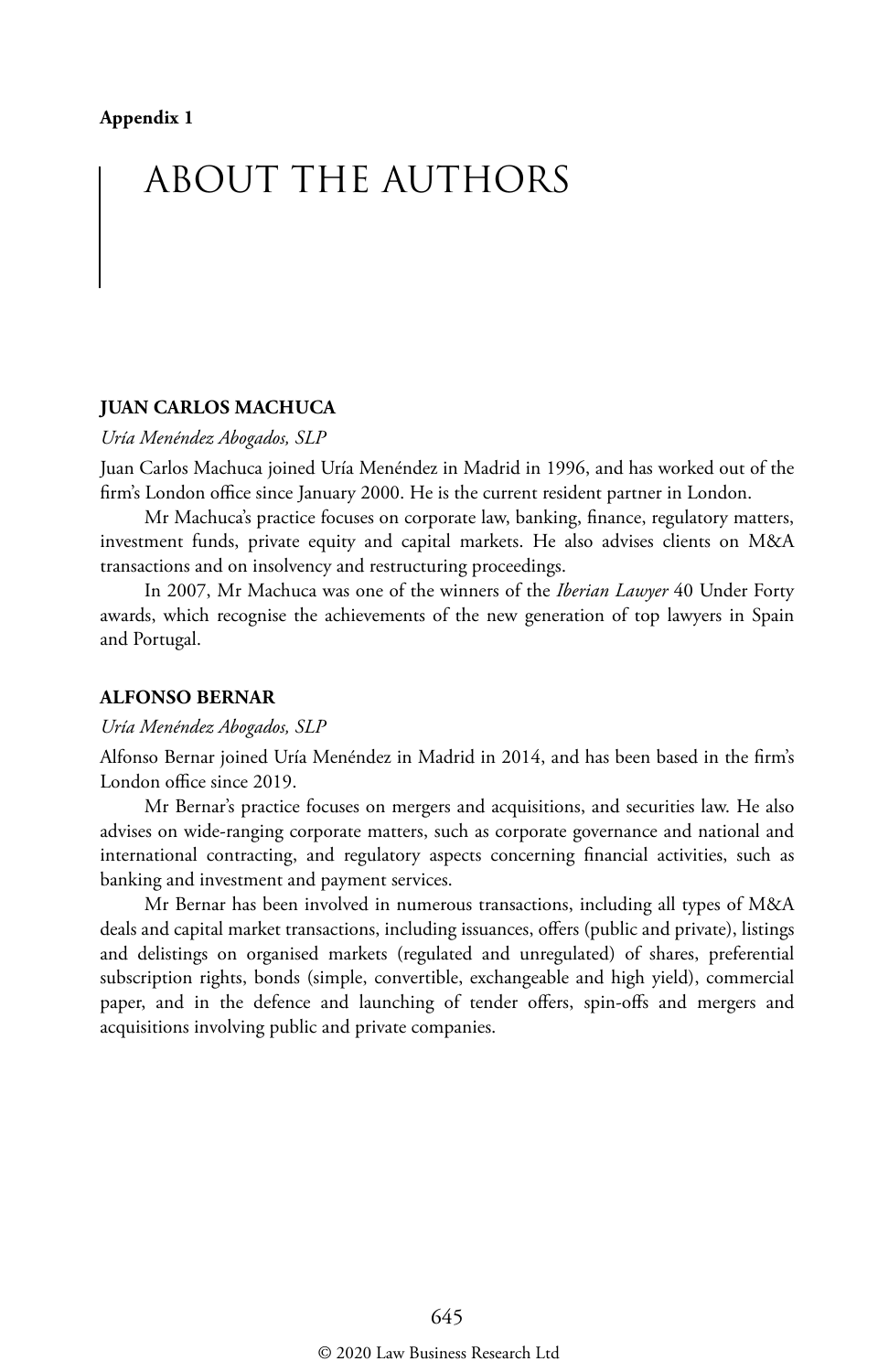#### **URÍA MENÉNDEZ**

Uría Menéndez Abogados, SLP 125 Old Broad Street 17th Floor London EC2N 1AR United Kingdom Tel: +44 20 7260 1802 Fax: +44 20 7260 1812 juancarlos.machuca@uria.com alfonso.bernar@uria.com www.uria.com